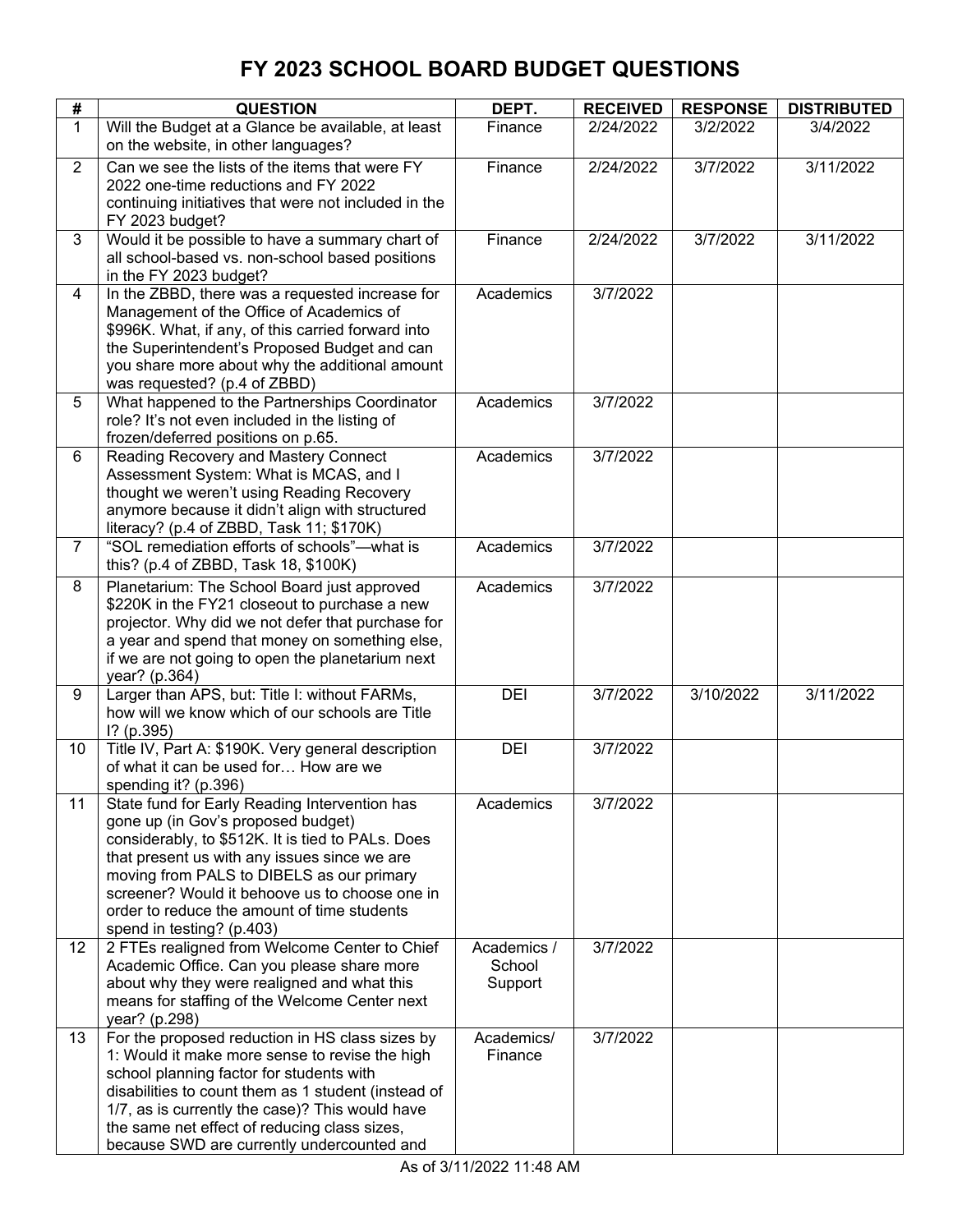| #  | <b>QUESTION</b>                                                                                           | DEPT.                       | <b>RECEIVED</b> | <b>RESPONSE</b> | <b>DISTRIBUTED</b> |
|----|-----------------------------------------------------------------------------------------------------------|-----------------------------|-----------------|-----------------|--------------------|
|    | inflate class sizes, and it would correct for the                                                         |                             |                 |                 |                    |
|    | outdated planning factor.                                                                                 |                             |                 |                 |                    |
| 14 | Why do we need a \$235K outlay for CTE start-up<br>costs at the W-L Annex? (p.258)                        | Academics -<br><b>CTE</b>   | 3/7/2022        |                 |                    |
| 15 | What information do we have on the usage and                                                              | Academics-                  | 3/7/2022        |                 |                    |
|    | ROI for Discovery Streaming, Wixie, and                                                                   | Educational                 |                 |                 |                    |
| 16 | Nearpod? (p.40 of ZBBD, \$300K)<br>Edmentum: expansion of current usage. Can you                          | Technology<br>Academics -   | 3/7/2022        |                 |                    |
|    | share more? (p.44 of ZBBD, \$211K)                                                                        | <b>ELA</b>                  |                 |                 |                    |
| 17 | I need help understanding                                                                                 | Academics -                 | 3/7/2022        |                 |                    |
|    | "Resource/Professional Learning" line item in the                                                         | <b>ELA</b>                  |                 |                 |                    |
|    | ELA area of the "Zero-Based Budgeting Details"                                                            |                             |                 |                 |                    |
|    | document (p.45, Task 7, \$3.2M). Includes \$2.5M<br>in staffing, \$685K in Lexia/Writing Revolution).     |                             |                 |                 |                    |
| 18 | Some EL Teachers (15.6) and Instructional                                                                 | Academics-                  | 3/7/2022        |                 |                    |
|    | Assistants (4.5) are paid by OEL directly, vs.                                                            | English                     |                 |                 |                    |
|    | through school budgets. Can you share more                                                                | Learners                    |                 |                 |                    |
|    | about why this is the case? How does this relate                                                          |                             |                 |                 |                    |
|    | to the planning factors we use to staff EL?                                                               |                             |                 |                 |                    |
| 19 | The ZBBD describes a baseline funding increase<br>of \$233K since last year. (This is outside of the      | Academics-<br>English       | 3/7/2022        |                 |                    |
|    | new funds requested for additional EL                                                                     | Learners                    |                 |                 |                    |
|    | counselors, 0.5 FTE specialist role, etc.) Did this                                                       |                             |                 |                 |                    |
|    | money get included in the Superintendent's                                                                |                             |                 |                 |                    |
|    | Proposed Budget and what accounts for the                                                                 |                             |                 |                 |                    |
|    | increase? (p.49 of ZBBD)                                                                                  |                             |                 |                 |                    |
| 20 | Gifted: I concerned that this remains                                                                     | Academics-<br>Gifted        | 3/7/2022        |                 |                    |
|    | underfunded. We have schools ranging from 16<br>gifted students to more than 700, all staffed with        | <b>Services</b>             |                 |                 |                    |
|    | one RTG. When will we revisit this planning                                                               |                             |                 |                 |                    |
|    | factor to ensure a high level of support and                                                              |                             |                 |                 |                    |
|    | service to our gifted students?                                                                           |                             |                 |                 |                    |
| 21 | Health textbooks-in the ZBBD, only \$5K is                                                                | Academics-<br>Health and PE | 3/7/2022        | 3/11/2022       | 3/11/2022          |
|    | requested and the narrative notes that we have<br>not had health textbooks for the last 20 years.         |                             |                 |                 |                    |
|    | Why? (p.58)                                                                                               |                             |                 |                 |                    |
| 22 | Could you please share the rationale for adding a                                                         | Academics –                 | 3/7/2022        | 3/11/2022       | 3/11/2022          |
|    | new coordinator for the Functional Life Skills                                                            | Special                     |                 |                 |                    |
|    | program? If we are trying to move towards                                                                 | Education                   |                 |                 |                    |
|    | greater inclusion for SWD, this FLS position does<br>not seem to support that goal.                       |                             |                 |                 |                    |
| 23 | Student Support Coordinators: What evidence of                                                            | Academics-                  | 3/7/2022        | 3/11/2022       | 3/11/2022          |
|    | impact are we collecting at schools where these                                                           | Special                     |                 |                 |                    |
|    | positions have already been added? (p.36,                                                                 | Education                   |                 |                 |                    |
|    | \$0.93, 7 FTE)                                                                                            |                             |                 |                 |                    |
| 24 | Behavior specialists: I am concerned that this is<br>reactive rather than proactive and it is "fixing the | Academics-<br>Special       | 3/7/2022        |                 |                    |
|    | child" focused rather than examining the way that                                                         | Education                   |                 |                 |                    |
|    | the adults and the school environments might                                                              |                             |                 |                 |                    |
|    | need to change. Why are we creating positions                                                             |                             |                 |                 |                    |
|    | that are framed this way, rather than hiring                                                              |                             |                 |                 |                    |
|    | inclusion coaches or classroom culture                                                                    |                             |                 |                 |                    |
| 25 | interventionists?<br>The "Zero-Based Budgeting Details" document                                          | Academics-                  | 3/7/2022        | 3/11/2022       | 3/11/2022          |
|    | lists \$100K needed for contracted OT/PT                                                                  | Special                     |                 |                 |                    |
|    | services, with \$0 allocated towards this purpose                                                         | Education                   |                 |                 |                    |
|    | in FY22. What has changed? (p.100 of ZBBD)                                                                |                             |                 |                 |                    |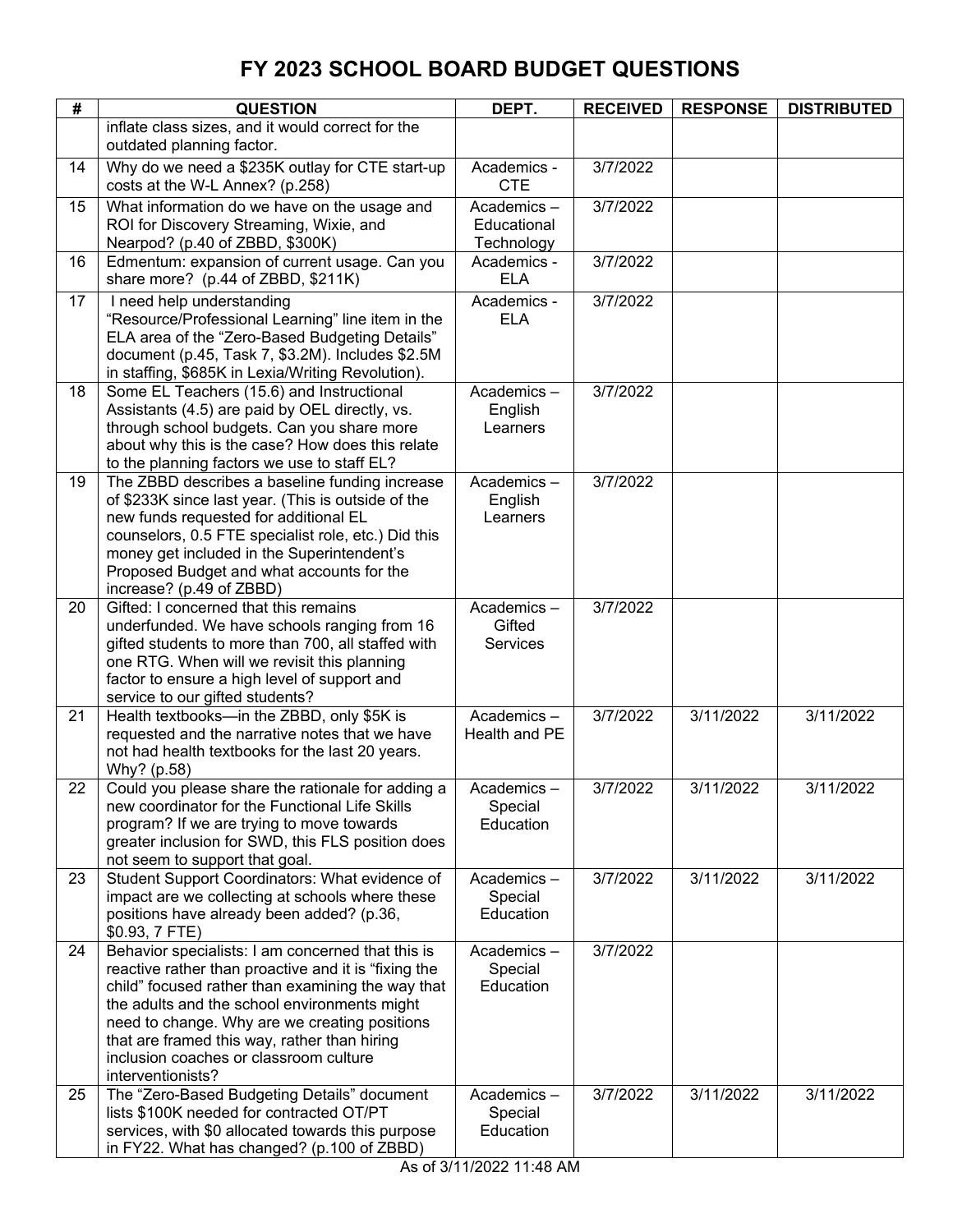| #               | <b>QUESTION</b>                                                                            | DEPT.                 | <b>RECEIVED</b> | <b>RESPONSE</b> | <b>DISTRIBUTED</b> |
|-----------------|--------------------------------------------------------------------------------------------|-----------------------|-----------------|-----------------|--------------------|
| $\overline{26}$ | Incentives for summer school remain the same                                               | Academics-            | 3/7/2022        | 3/11/2022       | 3/11/2022          |
|                 | as last year (\$605K). Given the challenges we                                             | Summer                |                 |                 |                    |
|                 | had with staffing summer school last year, why                                             | School                |                 |                 |                    |
|                 | aren't we upping the incentive this year or at the                                         |                       |                 |                 |                    |
|                 | very least adding contingency funding if it proves                                         |                       |                 |                 |                    |
|                 | necessary? What funding will be required for                                               |                       |                 |                 |                    |
|                 | virtual summer school for VLP students who                                                 |                       |                 |                 |                    |
|                 | qualify? (p.279)                                                                           |                       |                 |                 |                    |
| 27              | In the ZBBD, \$138K additional baseline funding                                            | Academics-            | 3/7/2022        | 3/11/2022       |                    |
|                 | was requested in World Languages. How much                                                 | World                 |                 |                 |                    |
|                 | of this if any made it into the Superintendent's                                           | Languages             |                 |                 |                    |
|                 | Proposed Budget, and what prompted the<br>increase from FY22?                              |                       |                 |                 |                    |
| 28              | The budget narrative says that hiring a Director                                           | <b>Chief of Staff</b> | 3/7/2022        | 3/9/2022        | 3/11/2022          |
|                 | of Policy will allow for the disbanding of the                                             |                       |                 |                 |                    |
|                 | Policy Review Team. (p.51) How will other staff,                                           |                       |                 |                 |                    |
|                 | including building-level staff, be engaged if there                                        |                       |                 |                 |                    |
|                 | is no PRT?                                                                                 |                       |                 |                 |                    |
| 29              | MERV-13 air filters: Would this expenditure                                                | <b>Facilities</b>     | 3/7/2022        |                 |                    |
|                 | ensure that all of our classrooms and common                                               |                       |                 |                 |                    |
|                 | areas have the appropriate number of air                                                   |                       |                 |                 |                    |
|                 | changes needed? For how long would that be                                                 |                       |                 |                 |                    |
|                 | the case (e.g., how often do these filters need                                            |                       |                 |                 |                    |
|                 | replacing?) (p.320, \$307K)                                                                |                       |                 |                 |                    |
| 30              | 5 schools in MC/MM are getting HVAC in 2022-                                               | <b>Facilities</b>     | 3/7/2022        |                 |                    |
|                 | 23. What is overall schedule (longer-term) and<br>the criteria used to determine priority? |                       |                 |                 |                    |
| 31              | Asbestos mitigation measures at W-L Annex:                                                 | <b>Facilities</b>     | 3/7/2022        |                 |                    |
|                 | "asbestos mitigation" has not been mentioned in                                            |                       |                 |                 |                    |
|                 | the renovation of other facilities in the past. Is                                         |                       |                 |                 |                    |
|                 | there a special issue here? (p.320, part of                                                |                       |                 |                 |                    |
|                 | \$47.5K)                                                                                   |                       |                 |                 |                    |
| 32              | The narrative for Sustainability Liaisons at                                               | <b>Facilities</b>     | 3/7/2022        |                 |                    |
|                 | participating schools says they support "literacy,                                         |                       |                 |                 |                    |
|                 | numeracy, and outside learning goals." Can you                                             |                       |                 |                 |                    |
|                 | say more about that? (p.310, \$22K)                                                        |                       |                 |                 |                    |
| 33              | What happens to Safe Routes to School next                                                 | <b>Facilities</b>     | 3/7/2022        |                 |                    |
|                 | year, since there is no more state funding for it?                                         |                       |                 |                 |                    |
| 34              | (p.404)<br>Now that the County is planning a student bus-                                  | <b>Facilities</b>     | 3/7/2022        |                 |                    |
|                 | pass project, are we continuing to fund the ART                                            |                       |                 |                 |                    |
|                 | bus pilot at \$100K? Is this funding still needed in                                       |                       |                 |                 |                    |
|                 | our budget?                                                                                |                       |                 |                 |                    |
| 35              | What is the status of field trip opportunities at our                                      | <b>Facilities</b>     | 3/7/2022        |                 |                    |
|                 | elementary schools?                                                                        |                       |                 |                 |                    |
| 36              | The \$800K in staff contingency is a recurring                                             | Finance               | 3/7/2022        |                 |                    |
|                 | element of the budget-is that correct? If that's                                           |                       |                 |                 |                    |
|                 | the case, then what have we historically actually                                          |                       |                 |                 |                    |
|                 | spent of this funding, and what happens to it if it                                        |                       |                 |                 |                    |
|                 | isn't needed-does it move to closeout?                                                     |                       |                 |                 |                    |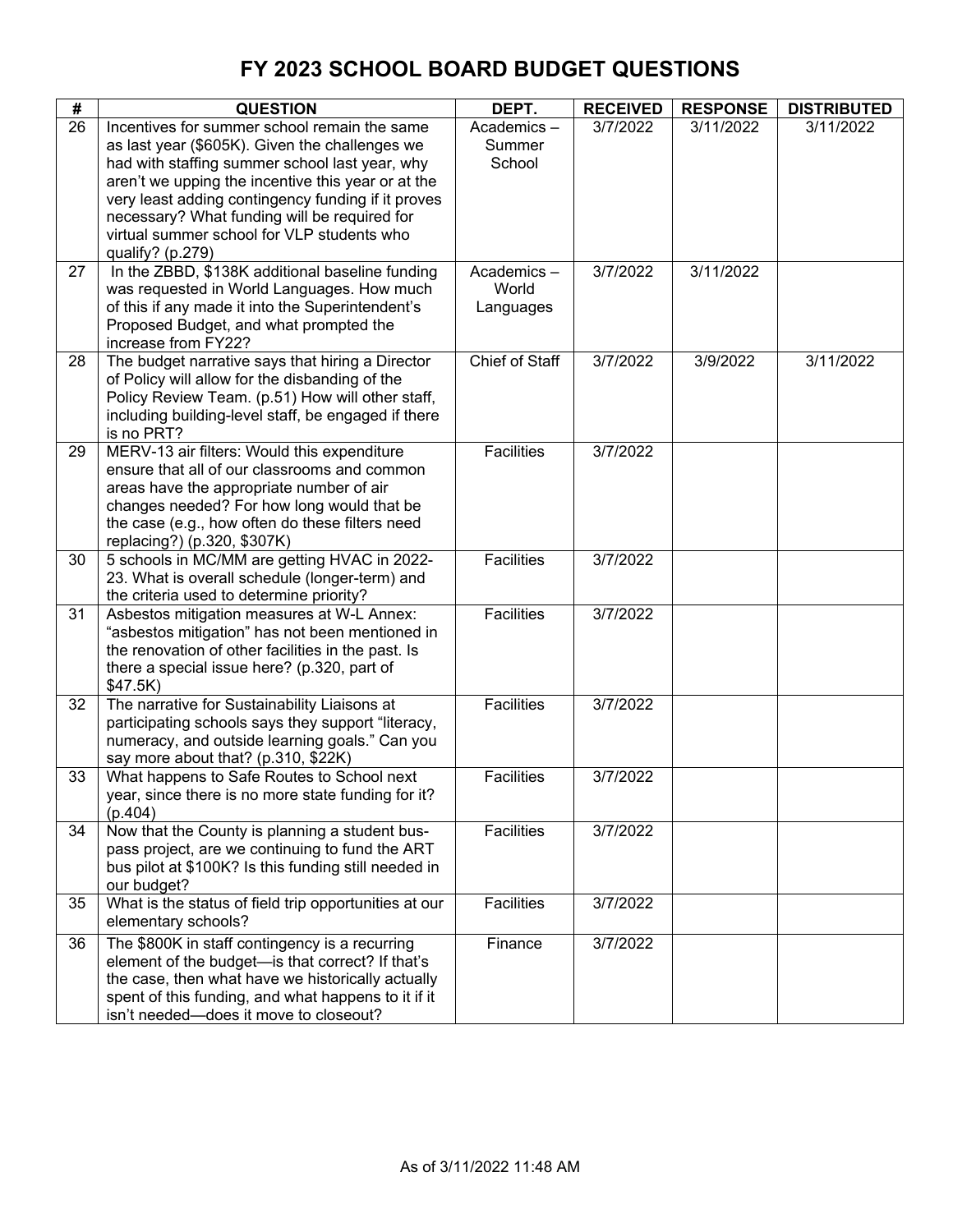| #  | <b>QUESTION</b>                                                                                                                                                                                                                                                                                                                                                                                                                                                                                                                                                                                                           | DEPT.                          | <b>RECEIVED</b> | <b>RESPONSE</b> | <b>DISTRIBUTED</b> |
|----|---------------------------------------------------------------------------------------------------------------------------------------------------------------------------------------------------------------------------------------------------------------------------------------------------------------------------------------------------------------------------------------------------------------------------------------------------------------------------------------------------------------------------------------------------------------------------------------------------------------------------|--------------------------------|-----------------|-----------------|--------------------|
| 37 | In the revision of middle school planning factors<br>to account for the team-based approach: when<br>we staff based on the formula of "130 students,"<br>does that 130 include everyone? More                                                                                                                                                                                                                                                                                                                                                                                                                             | Finance                        | 3/7/2022        | 3/10/2022       | 3/11/2022          |
|    | specifically: does it include students with<br>disabilities who are currently counted as 1/7 of a<br>student? (Referencing ASEAC's planning factor<br>work and recommendations here.)                                                                                                                                                                                                                                                                                                                                                                                                                                     |                                |                 |                 |                    |
| 38 | Title II, Part A: \$653K in federal funds, up<br>considerably from previous years. Why the<br>increase and also why does narrative say "these<br>positions are no longer provided"? (p.396)                                                                                                                                                                                                                                                                                                                                                                                                                               | Finance/<br>Human<br>Resources | 3/7/2022        |                 |                    |
| 39 | In the FY22 and proposed FY23 budgets, a<br>significant number of FTE's were converted from<br>contingency to budgeted positions. Why have the<br>contingency funds not been adjusted to<br>compensate for these changes?                                                                                                                                                                                                                                                                                                                                                                                                 | Finance                        | 3/7/2022        | 3/10/2022       | 3/11/2022          |
| 40 | If approved, how long will the proposed<br>adjustments in compensation keep us<br>competitive with nearby districts?                                                                                                                                                                                                                                                                                                                                                                                                                                                                                                      | Human<br>Resources             | 3/7/2022        |                 |                    |
| 41 | This year as last, we are cutting \$20K in support<br>for NBCT study and credentialing. (p.346) Given<br>the abundance of evidence that demonstrates<br>positive impact of NBCTs on student<br>achievement, why would we cut this? And why<br>would we propose reallocating \$10K of this (on<br>the next page) to cover printing costs for the<br>teacher evaluation handbook, which is also<br>accessible online? This seems shortsighted.                                                                                                                                                                              | Human<br>Resources             | 3/7/2022        |                 |                    |
| 42 | Elementary assistant principals are tasked with<br>coordinating testing at their schools, except for<br>Title I ES which are each allocated a 0.5 FTE<br>testing coordinator. For schools without a<br>dedicated 0.5 testing coordinator, the APs are<br>tasked with organizing an increasing number of<br>tests (and risk losing their licenses if they do so<br>incorrectly, per the state). This coming year,<br>there will be three SOL test administrations per<br>school, plus others (NNAT, COGAT, etc.). What<br>are we doing to compensate APs at schools that<br>lack testing coordinators for this extra work? | Human<br>Resources             | 3/7/2022        |                 |                    |
| 43 | Satisfaction with APS-provided professional<br>learning experiences is low, as measured by staff<br>responses to the "Your Voice Matters" survey<br>questions. If professional learning were funded<br>and staffed in a more robust way, would this<br>change? What are we doing to increase the<br>satisfaction with, and impact of, district-provided<br>PL? (p.347, \$587K, 2.5 FTE)                                                                                                                                                                                                                                   | Human<br>Resources             | 3/7/2022        |                 |                    |
| 44 | According to an assistant principal, while we are<br>adjusting for up to four missed steps, we are not<br>adjusting for those missed steps if the employee<br>is now in a different position. A simple example is<br>a teacher who is now an AP. That person is not<br>going to get compensated for their missed steps<br>while a teacher. Why is this group excluded from                                                                                                                                                                                                                                                | Human<br>Resources             | 3/7/2022        |                 |                    |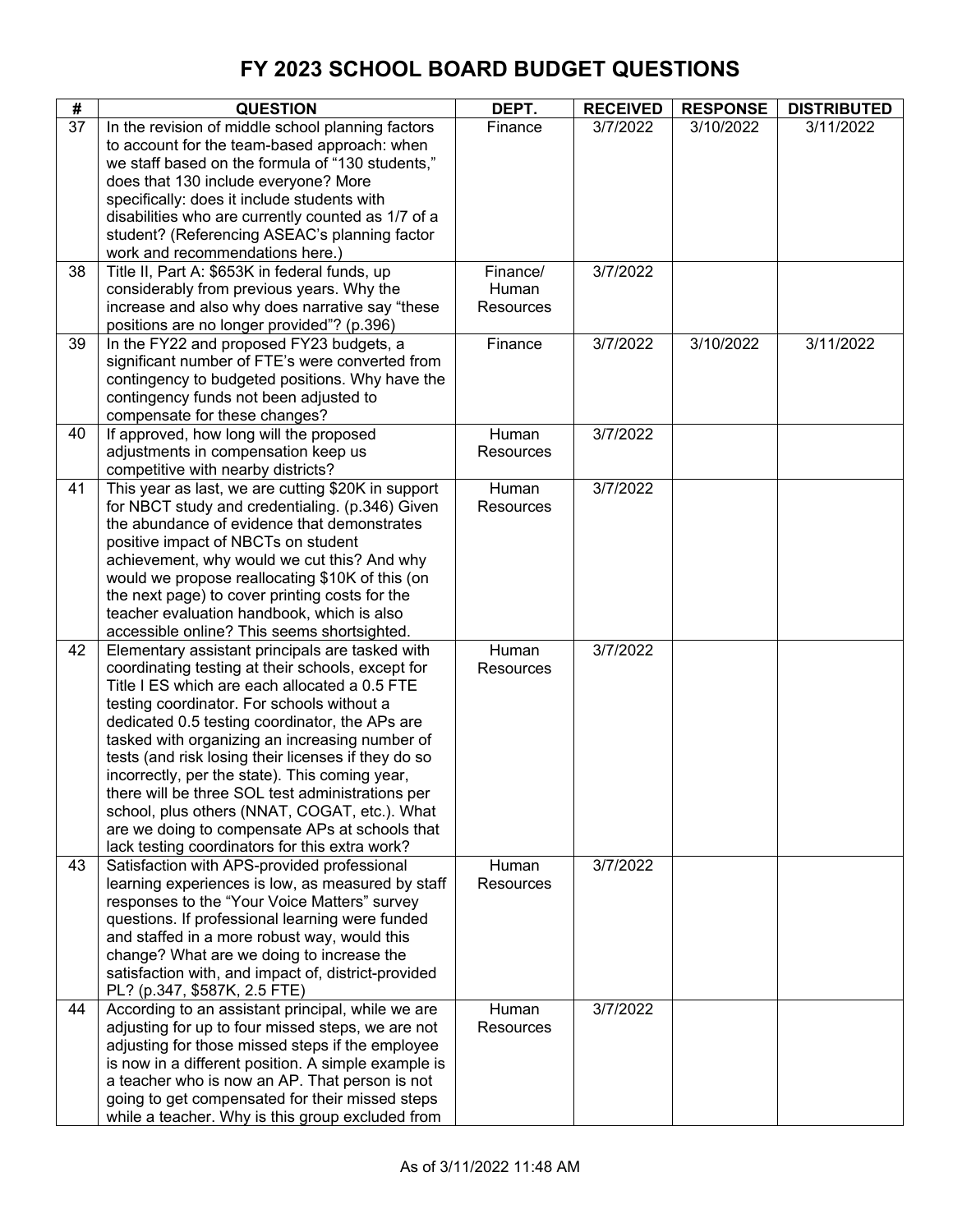| #  | <b>QUESTION</b>                                                                                           | DEPT.                   | <b>RECEIVED</b> | <b>RESPONSE</b> | <b>DISTRIBUTED</b> |
|----|-----------------------------------------------------------------------------------------------------------|-------------------------|-----------------|-----------------|--------------------|
|    | the adjustment and what would it cost to include                                                          |                         |                 |                 |                    |
|    | them?                                                                                                     |                         |                 |                 |                    |
| 45 | What are the current TDM incentive amounts we                                                             | Facilities &            | 3/7/2022        |                 |                    |
|    | offer to staff? Are we fully funding the TDM                                                              | Operations              |                 |                 |                    |
|    | program at this point?                                                                                    |                         |                 |                 |                    |
| 46 | Could you please clarify what is happening with<br>the Employee Assistance Program next year?             | Human<br>Resources /    | 3/7/2022        |                 |                    |
|    | The budget narrative reads: "In order to continue                                                         | Finance                 |                 |                 |                    |
|    | providing existing services, the EAP is decreased                                                         |                         |                 |                 |                    |
|    | by \$23,283. Details of these increases follow."??                                                        |                         |                 |                 |                    |
|    | (p.349)                                                                                                   |                         |                 |                 |                    |
| 47 | Do we really need \$200K for continued                                                                    | Human                   | 3/7/2022        |                 |                    |
|    | compensation studies? Could we apply that                                                                 | Resources /             |                 |                 |                    |
|    | towards a planning factor review instead? (and/or                                                         | Finance                 |                 |                 |                    |
|    | use the \$75K allocated for budget studies to that                                                        |                         |                 |                 |                    |
| 48 | end?)<br>There is no more free broadband service to                                                       | Information             | 3/7/2022        | 3/9/2022        | 3/11/2022          |
|    | students and families through the Comcast                                                                 | Services                |                 |                 |                    |
|    | Service for Students (this year and next year)-                                                           |                         |                 |                 |                    |
|    | so how are APS and Arlington County providing                                                             |                         |                 |                 |                    |
|    | broadband to families who need it? (p.399)                                                                |                         |                 |                 |                    |
| 49 | I see the following COVID-related expenses                                                                | Safety,                 | 3/7/2022        |                 |                    |
|    | included in the budget:                                                                                   | Security, Risk          |                 |                 |                    |
|    | a. Qualtrics (p.304, \$40K)<br>b. Syphax screening staff (p.337, \$50K)                                   | and                     |                 |                 |                    |
|    | c. MERV-13 air filtration upgrades (p.320,                                                                | Emergency<br>Management |                 |                 |                    |
|    | \$307K)                                                                                                   |                         |                 |                 |                    |
|    | However, I do not see contingency funding for                                                             |                         |                 |                 |                    |
|    | masks, testing, outdoor lunch attendants or other                                                         |                         |                 |                 |                    |
|    | potential costs. Are we expecting funding from                                                            |                         |                 |                 |                    |
|    | other sources for these things or are we simply                                                           |                         |                 |                 |                    |
| 50 | assuming we won't need them?                                                                              | School and              | 3/7/2022        |                 |                    |
|    | \$180K for website upgrade. What specific<br>changes are needed? Technical, UX, other?                    | Community               |                 |                 |                    |
|    | Unless there are specific problems that need to                                                           | <b>Relations</b>        |                 |                 |                    |
|    | be addressed, it doesn't seem wise to spend this                                                          |                         |                 |                 |                    |
|    | amount just because APS has exceeded the                                                                  |                         |                 |                 |                    |
|    | recommended # of years since the last refresh.                                                            |                         |                 |                 |                    |
|    | (p.62)                                                                                                    |                         |                 |                 |                    |
| 51 | When will we be able to get a sense of the actual<br>costs of virtual learning next year for the students | School<br>Support       | 3/7/2022        |                 |                    |
|    | who qualify?                                                                                              |                         |                 |                 |                    |
| 52 | Responsive Classroom: is \$20K enough? What                                                               | School                  | 3/7/2022        |                 |                    |
|    | evidence of effectiveness and/or fidelity of                                                              | Support                 |                 |                 |                    |
|    | implementation do we have for schools already                                                             |                         |                 |                 |                    |
|    | using RC? Is APS moving to RC district-wide and                                                           |                         |                 |                 |                    |
|    | what does that mean for schools that use other                                                            |                         |                 |                 |                    |
| 53 | systems like PBIS? (p.41, \$0.02)<br>Trauma-Informed: Am I reading correctly that we                      | School                  | 3/7/2022        |                 |                    |
|    | only have \$1,000 total budgeted for trauma-                                                              | Support                 |                 |                 |                    |
|    | informed instruction training next year (or is it                                                         |                         |                 |                 |                    |
|    | \$1,000 over some baseline? Not clear). \$1,000 is                                                        |                         |                 |                 |                    |
|    | simply not enough, IMO, given what students                                                               |                         |                 |                 |                    |
|    | and families and staff members have been                                                                  |                         |                 |                 |                    |
|    | through $(p.290)$                                                                                         |                         |                 |                 |                    |
| 54 | Four fewer psychologist and social workers, per<br>planning factors and enrollment adjustments.           | School<br>Support       | 3/7/2022        |                 |                    |
|    |                                                                                                           |                         |                 |                 |                    |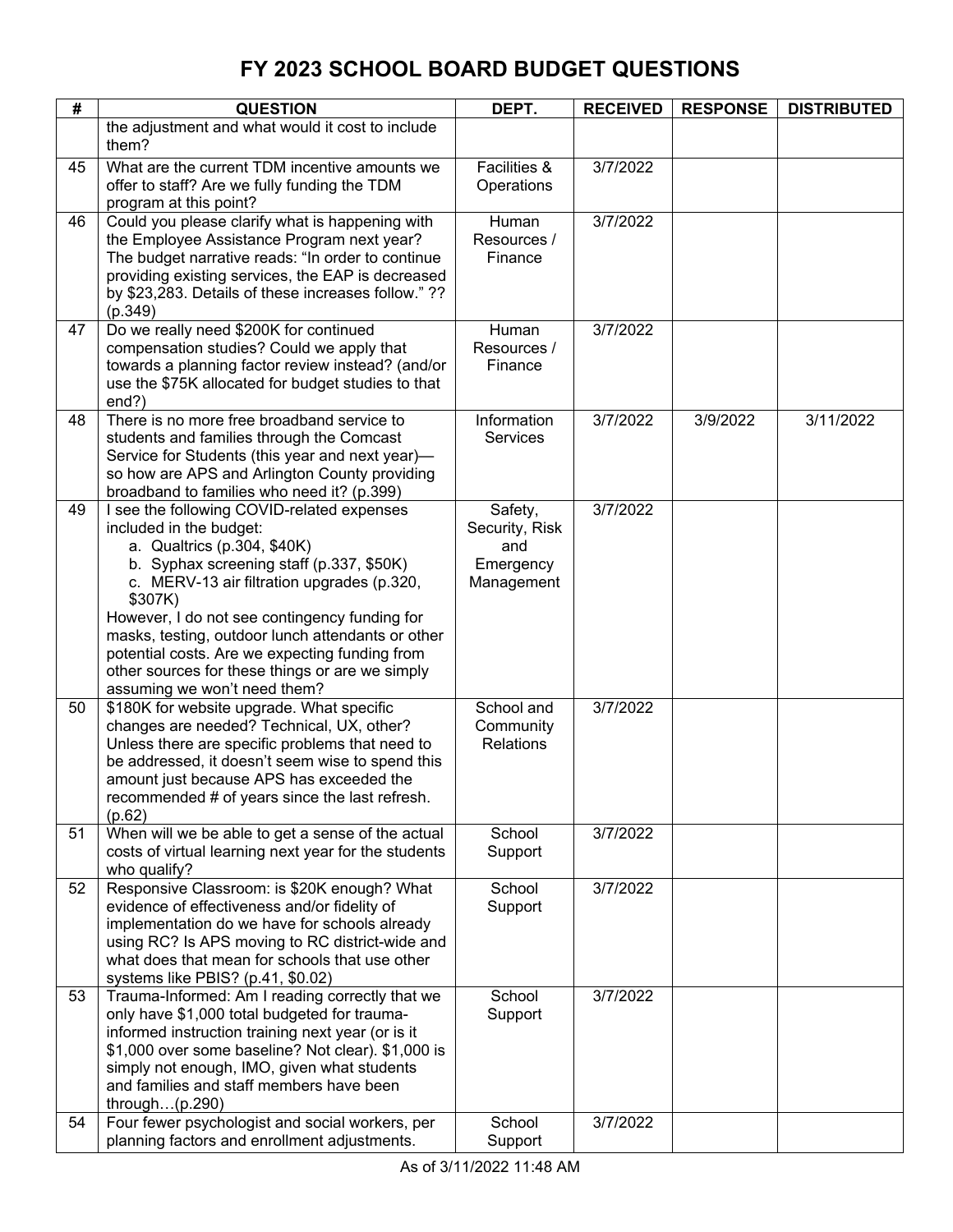| #  | <b>QUESTION</b>                                                                                                                                                                                                                                                                                                                                                                                                                                                                                                                                                                                                                                                                                                                                                                                                                                                                                                                                                                                                                                                                                                                                                                                                                                             | DEPT.                          | <b>RECEIVED</b> | <b>RESPONSE</b> | <b>DISTRIBUTED</b> |
|----|-------------------------------------------------------------------------------------------------------------------------------------------------------------------------------------------------------------------------------------------------------------------------------------------------------------------------------------------------------------------------------------------------------------------------------------------------------------------------------------------------------------------------------------------------------------------------------------------------------------------------------------------------------------------------------------------------------------------------------------------------------------------------------------------------------------------------------------------------------------------------------------------------------------------------------------------------------------------------------------------------------------------------------------------------------------------------------------------------------------------------------------------------------------------------------------------------------------------------------------------------------------|--------------------------------|-----------------|-----------------|--------------------|
|    | Shouldn't we keep these in the budget given the<br>significant social, emotional and mental health<br>needs we're seeing? (p.295)                                                                                                                                                                                                                                                                                                                                                                                                                                                                                                                                                                                                                                                                                                                                                                                                                                                                                                                                                                                                                                                                                                                           |                                |                 |                 |                    |
| 55 | If we keep the 2 psychs and 2 social workers that<br>are otherwise being eliminated due to a planning<br>factor adjustment, what would the actual ratio of<br>psychs/students and SWs /students be? What<br>are the current industry-recommended ratios for<br>the two positions?                                                                                                                                                                                                                                                                                                                                                                                                                                                                                                                                                                                                                                                                                                                                                                                                                                                                                                                                                                           | School<br>Support /<br>Finance | 3/8/2022        |                 |                    |
| 56 | During tonight's BAC, one of the members<br>mentioned an analysis they had done of the<br>staffing ratios across schools that raised a<br>question for me about how we looked at our<br>budget before launching it. It sounds like she did<br>an analysis of ranking the total spend at schools<br>(unclear if it was just instructional total or the<br>overall total) and noted that the there was an<br>inverse relationship between the highest funded<br>schools and demographic diversity.<br>A couple of questions that raised:<br>1) Did we do an analysis like this looking at<br>when we built out the budget? If yes, what did it<br>tell us and what are the headline messages that<br>came out of it? If not, is this something we could<br>do going forward (especially in a new budgeting<br>platform)?<br>2) A messaging question: When this comes to<br>us from the community, do we have a response<br>to this push?<br>I do not believe that her analysis factored in<br>enrollment, which likely explains some of this<br>differential. However, I think this raises the same<br>question we've talked about in the past regarding<br>use of staffing contingency and disparate uses of<br>staffing dollars that have come in the past. | Finance                        | 3/10/2022       |                 |                    |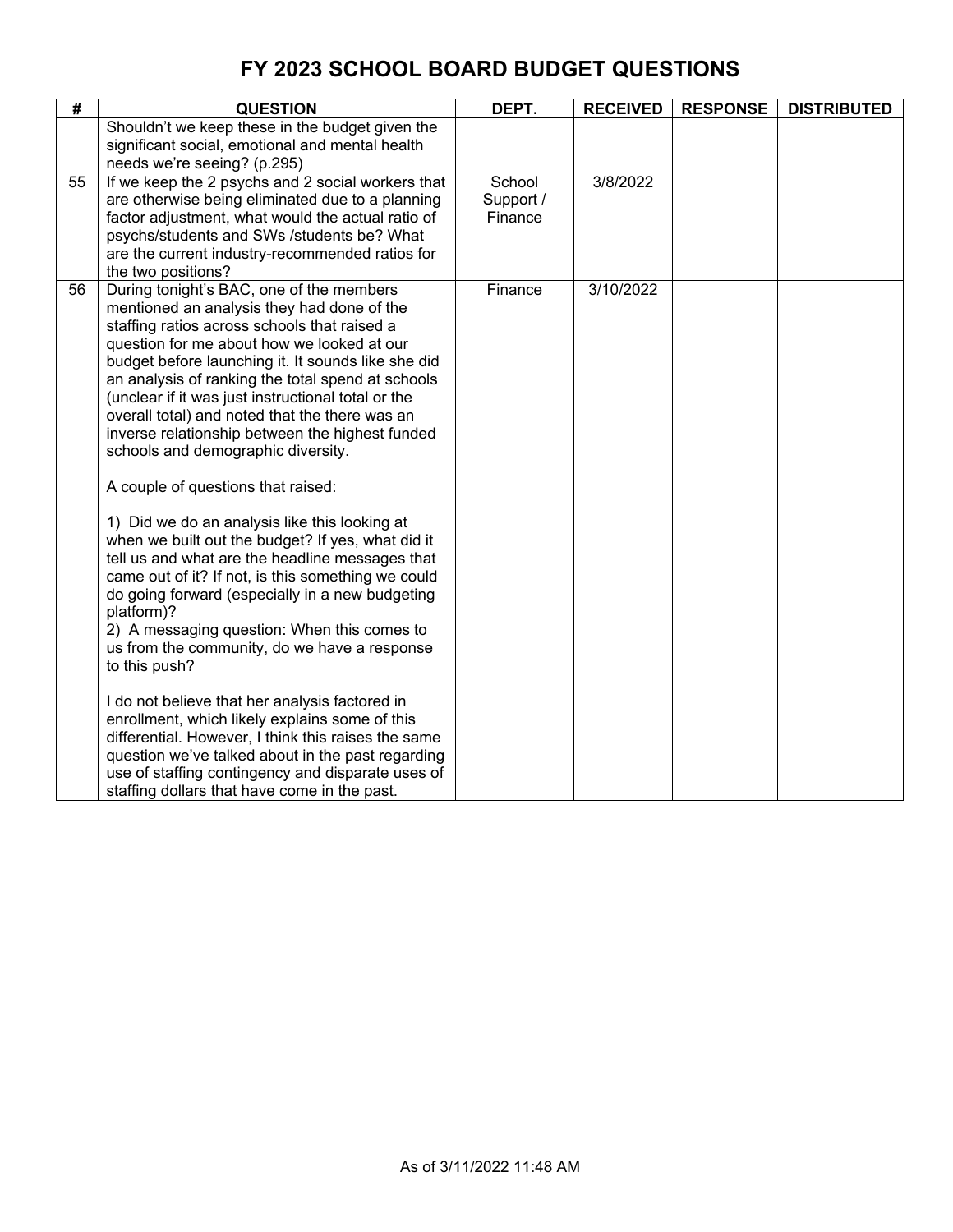#### **ARLINGTON PUBLIC SCHOOLS**

#### **MEMORANDUM**

**DATE:** March 1, 2022

**TO:** Members of the School Board

- **VIA:** Dr. Francisco Durán, Superintendent
- **FROM:** Leslie Peterson, Assistant Superintendent, Finance and Management Services

**BUDGET QUESTION:** Will the Budget at a Glance be available, at least on the website, in other languages?

**RESPONSE:** The budget adoption timeline would not accommodate translating the Budget at a Glance trifold while ensuring the information it contains remains relevant. Translation of nonessential documents would take at least 2-3 weeks to complete depending on existing translation requests. Once completed, another week would be needed so the trifold can be redesigned to accommodate spacing for the various languages. As an alternative, this information has been placed on a separate webpage, https://www.apsva.us/budgetfinance/superintendents-proposed-budget-at-a-glance/, and a link included on the Budget and Finance site. Using this alternative method allows users to access this information immediately by translating the page into one of the five languages with one click.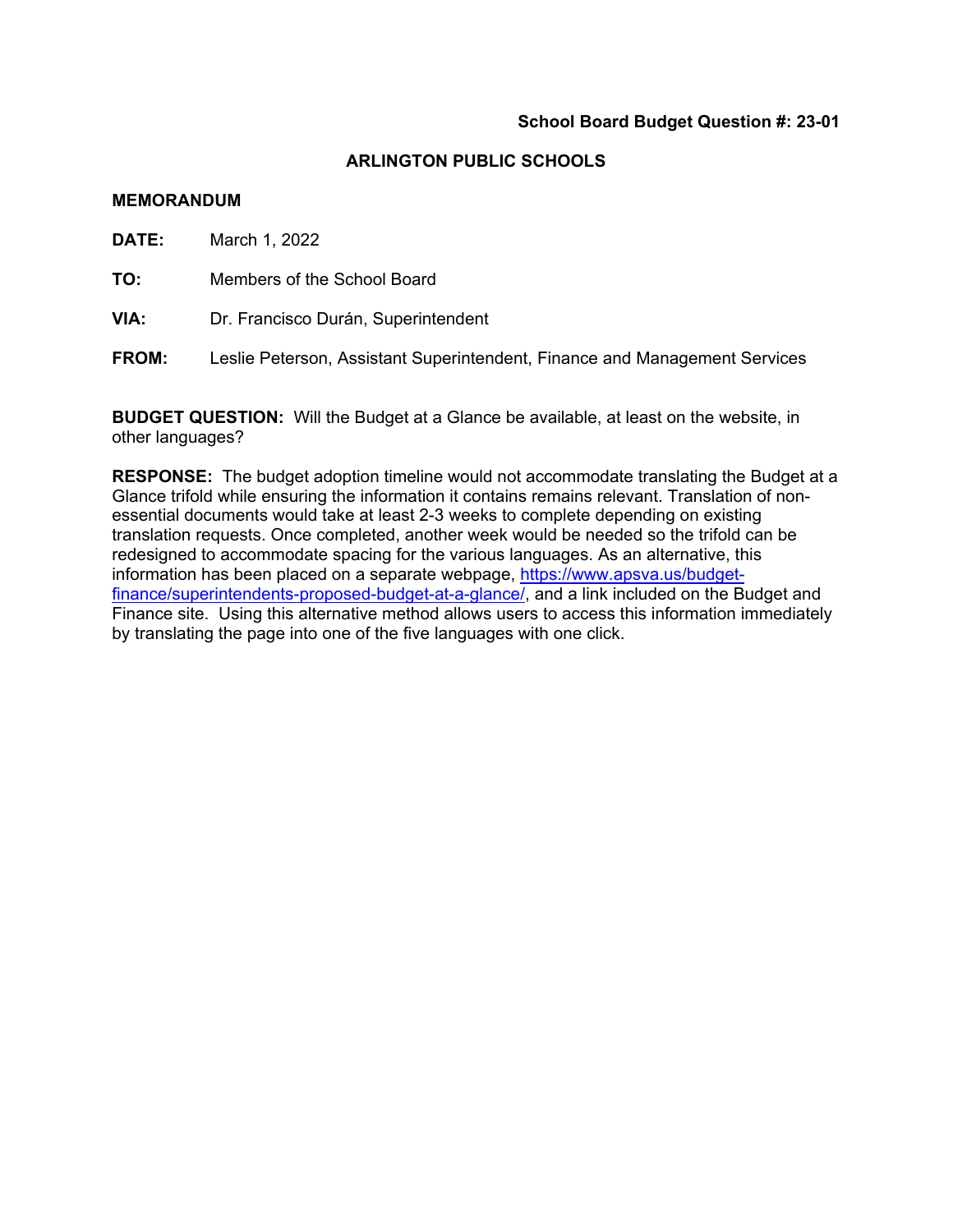#### **ARLINGTON PUBLIC SCHOOLS**

### **MEMORANDUM**

**DATE:** March 3, 2022

**TO:** Members of the School Board

**VIA:** Dr. Francisco Durán, Superintendent

**FROM:** Leslie Peterson, Assistant Superintendent of Finance and Management Services

**BUDGET QUESTION:** Can we see the lists of the items that were FY 2022 one-time reductions and FY 2022 continuing initiatives that were not included in the FY 2023 budget?

**RESPONSE:** The table below lists the items that were FY 2022 continuing initiatives and FY 2022 one-time reductions that were not included in the FY 2023 budget.

|                                                       | <b>Item</b>                                                        | FTE  | <b>Amount</b> |
|-------------------------------------------------------|--------------------------------------------------------------------|------|---------------|
| FY 2022 Continuing Initiatives                        |                                                                    |      |               |
| <b>Gifted Services</b>                                | Elementary and Secondary Specialists for<br><b>Gifted Services</b> | 1.00 | \$95,487      |
| Health & PE                                           | <b>Athletic Coach Stipends</b>                                     |      | \$20,000      |
| Health & PE                                           | <b>Athletic Trainer Supplemental Salary</b>                        |      | \$5,917       |
| <b>Special Education</b>                              | <b>Student Support Coordinators</b>                                | 4.00 | \$529,980     |
| <b>Special Education</b>                              | <b>Special Education Compliance Coordinator</b>                    | 1.00 | \$128,557     |
| <b>Special Education</b>                              | <b>Assistive Technology Specialist</b>                             | 4.00 | \$381,948     |
| Safety, Security, Risk<br>and Emergency<br>Management | Renumber School Buildings - VSFPC<br>Compliance                    |      | \$10,000      |
| Diversity, Equity, and<br><b>Inclusion Office</b>     | <b>Professional Services</b>                                       |      | \$15,000      |
| Diversity, Equity, and<br><b>Inclusion Office</b>     | <b>Equity Influencer Equity Team Stipend</b>                       |      | \$6,030       |
| Diversity, Equity, and<br><b>Inclusion Office</b>     | <b>Program Costs</b>                                               |      | \$5,000       |
| Diversity, Equity, and<br><b>Inclusion Office</b>     | Convert 10-month Specialists to 12 months                          |      | \$45,588      |
| Diversity, Equity, and<br><b>Inclusion Office</b>     | <b>Education Policy Analyst</b>                                    | 1.00 | \$126,316     |
| <b>School and Community</b><br><b>Relations</b>       | <b>FACE Action Team Coordinator Stipend</b><br>Position            |      | \$20,100      |
| <b>School and Community</b><br><b>Relations</b>       | Convert 10-month FACE Coordinator to 12<br>months                  |      | \$17,398      |
| <b>School and Community</b><br><b>Relations</b>       | <b>FACE 12-month Supervisor</b>                                    | 1.00 | \$147,170     |
| <b>School Support Office</b>                          | <b>Compliance Coordinator</b>                                      | 1.00 | \$128,557     |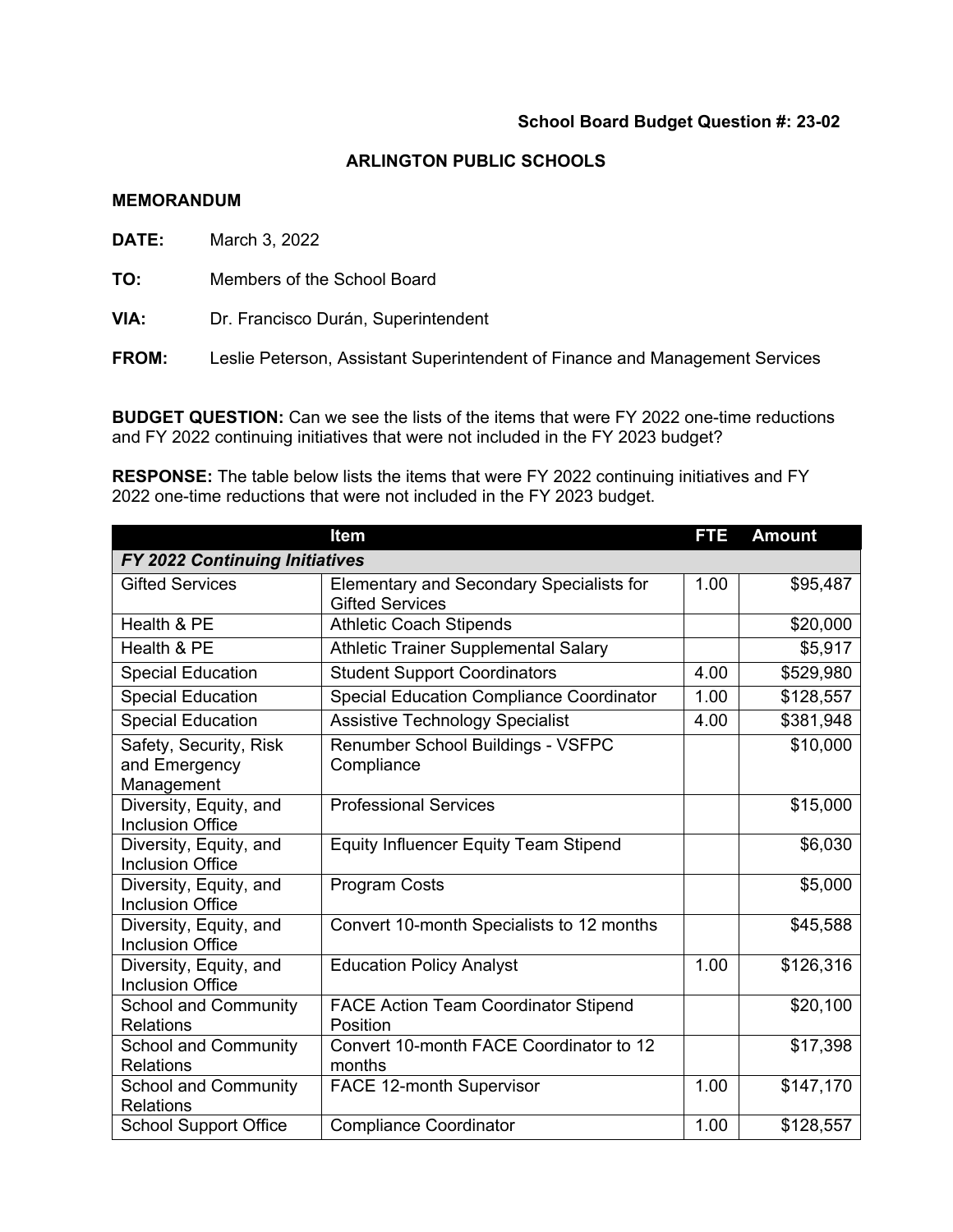|                                                        | <b>Item</b>                                                             | FTE  | <b>Amount</b> |
|--------------------------------------------------------|-------------------------------------------------------------------------|------|---------------|
| FY 2022 One Year Reductions                            |                                                                         |      |               |
| Planning and<br>Evaluations                            | Delay hiring of vacant planner position                                 | 1.00 | \$128,556     |
| <b>School &amp; Community</b><br>Relations             | Reduce AETV non-salary discretionary funds                              |      | \$5,000       |
| <b>School &amp; Community</b><br>Relations             | Delay hiring of clerical position                                       | 0.50 | \$45,973      |
| <b>School Support Office</b>                           | Eliminate funding for Administrative<br>Conference                      |      | \$12,685      |
| <b>Human Resources</b>                                 | Reduce postage budget                                                   |      | \$10,000      |
| <b>Human Resources</b>                                 | Reduce supplies budget                                                  |      | \$10,000      |
| <b>Human Resources</b>                                 | Eliminate substitute funding for P and E<br>scales                      |      | \$29,988      |
| <b>Human Resources</b>                                 | Eliminate funding for equipment maintenance                             |      | \$43,570      |
| <b>Professional Learning</b>                           | Suspend the CAP program                                                 |      | \$38,000      |
| <b>Professional Learning</b>                           | Reduce professional learning for National<br><b>Board Certification</b> |      | \$20,000      |
| Finance and<br><b>Management Services</b>              | Additional classroom equipment and<br>replacement of furniture          |      | \$466,000     |
| <b>Facilities and Operations</b><br>- Plant Operations | Delay hiring of relief custodian position                               | 1.00 | \$51,994      |
| <b>Facilities and Operations</b><br>- Plant Operations | Delay hiring of quality control specialist<br>position                  | 1.00 | \$51,994      |
| <b>Facilities and Operations</b><br>- Maintenance      | Delay hiring of HVAC III/IV tech position                               | 1.00 | \$91,994      |
| <b>Facilities and Operations</b><br>- Maintenance      | Delay hiring of electrician position                                    | 1.00 | \$91,994      |
| <b>Facilities and Operations</b><br>- Maintenance      | Delay hiring of carpentry tech position                                 | 1.00 | \$91,994      |
| <b>Facilities and Operations</b><br>- Transportation   | Delay hiring of dispatcher position                                     | 1.00 | \$86,773      |
| <b>Facilities and Operations</b><br>- Transportation   | Delay hiring of specialist position                                     | 1.00 | \$95,487      |
| Curriculum/Instruction                                 | Delay hiring of partnership coordinator<br>position                     | 1.00 | \$128,556     |
| <b>Gifted Services</b>                                 | Eliminate the Superintendent's Seminar                                  |      | \$6,000       |
| <b>Library Services</b>                                | Delay hiring of head cataloger position                                 | 1.00 | \$95,487      |
| <b>Community Activities -</b><br>Planetarium           | Eliminate all funding for the Planetarium                               | 1.00 | \$201,867     |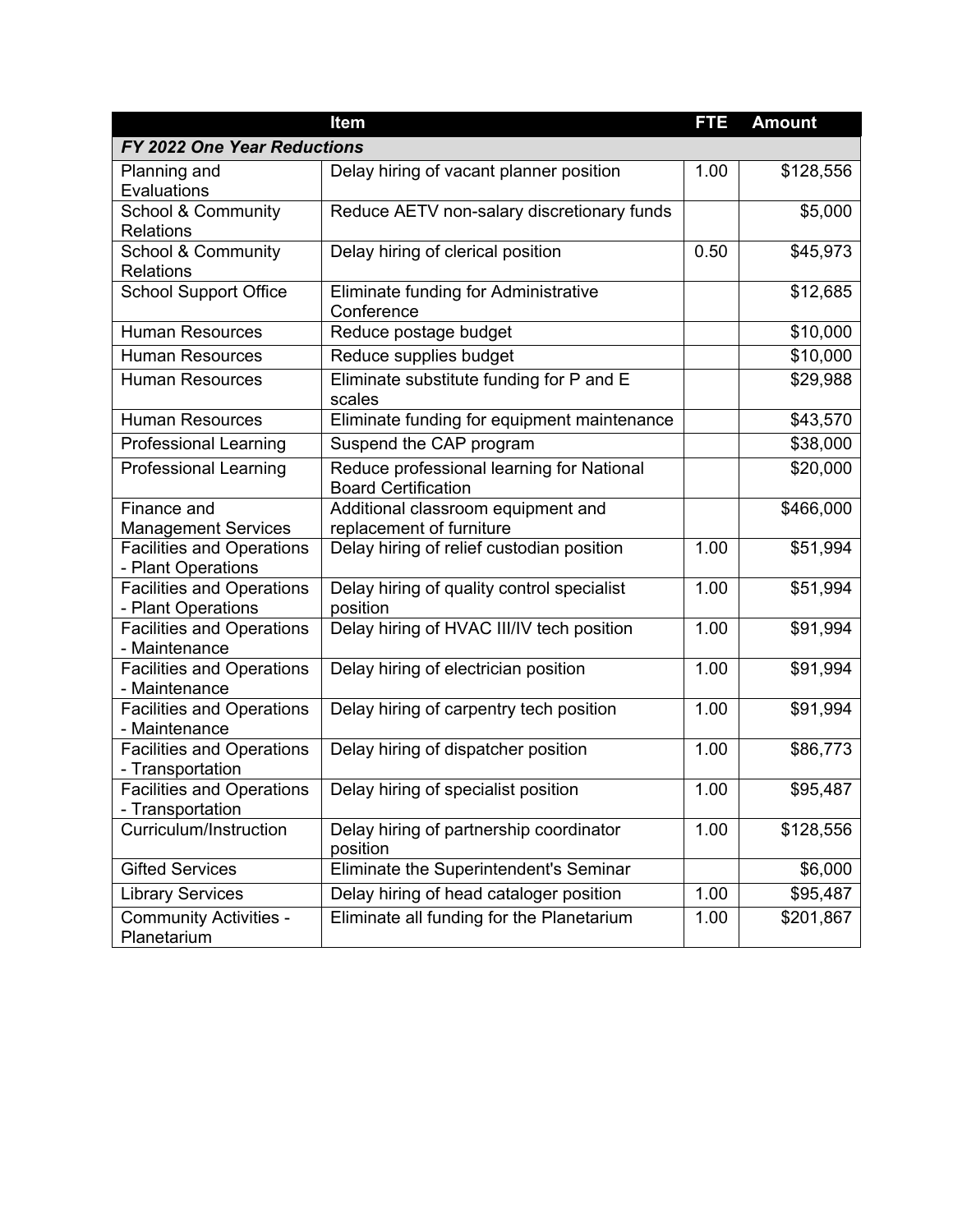## **ARLINGTON PUBLIC SCHOOLS**

#### **MEMORANDUM**

**DATE:** March 4, 2022

**TO:** Members of the School Board

**VIA:** Dr. Francisco Durán, Superintendent

**FROM:** Leslie Peterson, Assistant Superintendent of Finance and Management Services

**BUDGET QUESTION:** Would it be possible to have a summary chart of all school-based vs. non-school based positions in the FY 2023 budget?

**RESPONSE:** The below table summarizes the school-based and non-school based positions in the FY 2023 budget for the departments.

| <b>Chief/Department</b>                         | <b>Position Type</b>              | <b>School</b><br><b>Based</b> | <b>Non-School</b><br><b>Based</b> |
|-------------------------------------------------|-----------------------------------|-------------------------------|-----------------------------------|
| <b>School Board</b>                             | Clerical                          |                               | 3.00                              |
|                                                 | <b>Director</b>                   |                               | 1.00                              |
| <b>Superintendent's Office</b>                  | <b>Assistant Division Counsel</b> |                               | 1.00                              |
|                                                 | Clerical                          |                               | 1.00                              |
|                                                 | <b>Division Counsel</b>           |                               | 1.00                              |
|                                                 | Paralegal                         |                               | 1.00                              |
|                                                 | Superintendent                    |                               | 1.00                              |
| <b>School and Community</b><br><b>Relations</b> | <b>Assistant Superintendent</b>   |                               | 1.00                              |
|                                                 | Clerical                          |                               | 2.00                              |
|                                                 | <b>Director</b>                   |                               | 1.00                              |
|                                                 | <b>Program Specialist</b>         |                               | 4.00                              |
|                                                 | Specialist                        |                               | 1.00                              |
|                                                 | Supervisor                        |                               | 2.00                              |
|                                                 | <b>Technical</b>                  |                               | 4.00                              |
| <b>Chief Academic Office</b>                    | <b>Instructional Assistant</b>    | 72.70                         |                                   |
|                                                 | <b>Chief Officer</b>              |                               | 1.00                              |
|                                                 | Clerical                          |                               | 13.00                             |
|                                                 | Coordinator                       |                               | 26.50                             |
|                                                 | Custodian-Regular                 | 1.00                          |                                   |
|                                                 | <b>Director</b>                   |                               | 5.00                              |
|                                                 | Interpreter                       |                               | 27.50                             |
|                                                 | <b>Occupational Therapist</b>     | 39.80                         |                                   |
|                                                 | <b>Pre-K Coordinator</b>          | 1.20                          |                                   |
|                                                 | <b>Professional Staff</b>         |                               | 1.00                              |
|                                                 | Psychologist                      | 16.00                         |                                   |
|                                                 | <b>Resource Teacher</b>           | 1.00                          |                                   |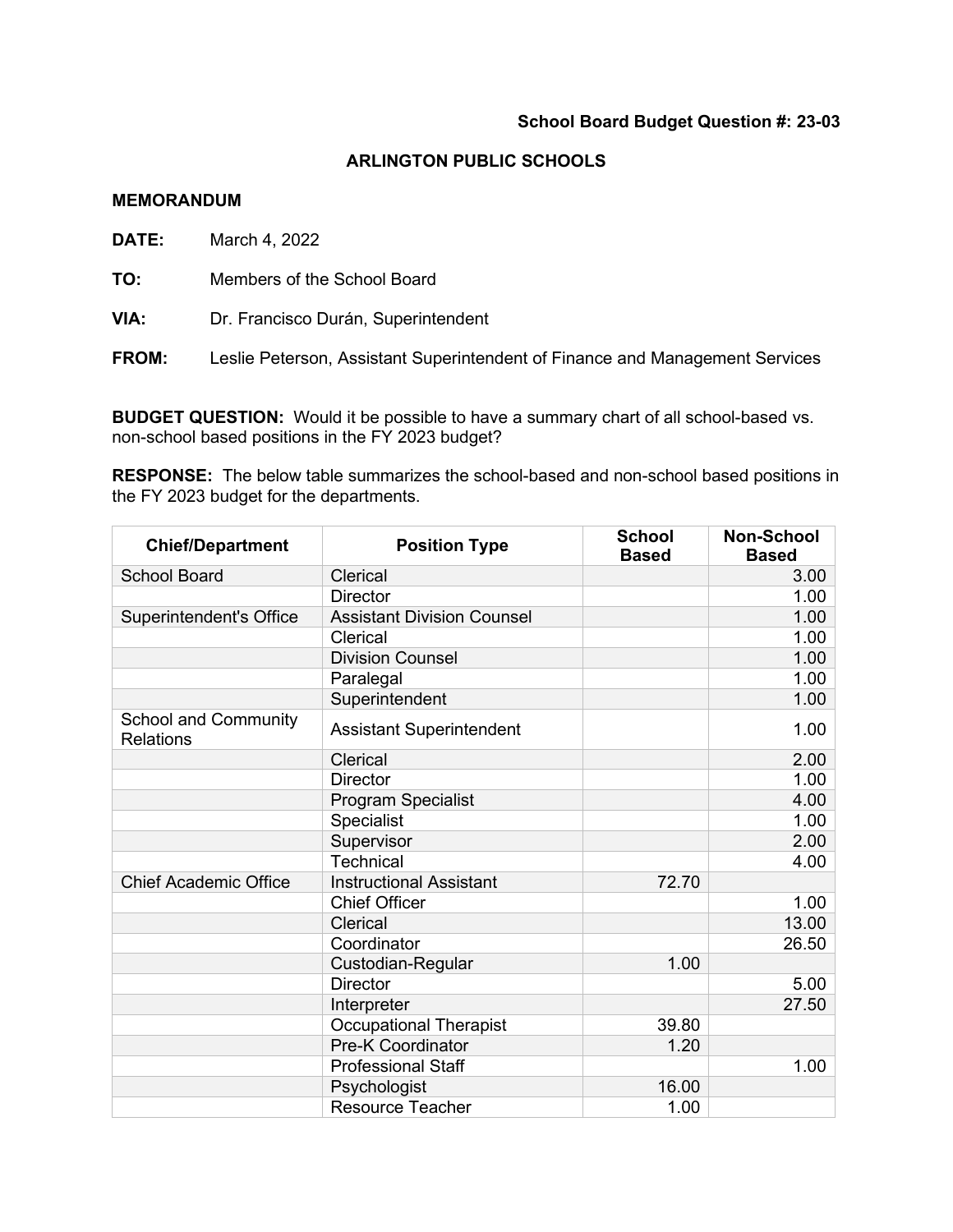| <b>Chief/Department</b>                                | <b>Position Type</b>             | <b>School</b><br><b>Based</b> | <b>Non-School</b><br><b>Based</b> |
|--------------------------------------------------------|----------------------------------|-------------------------------|-----------------------------------|
|                                                        | <b>School Counselor</b>          | 10.00                         |                                   |
|                                                        | <b>School Resource Assistant</b> | 1.75                          |                                   |
|                                                        | Specialist                       |                               | 21.00                             |
|                                                        | <b>Technical/Staff-General</b>   |                               | 2.20                              |
|                                                        | Supervisor                       |                               | 14.00                             |
|                                                        | <b>Teacher Specialist</b>        | 89.60                         | 3.00                              |
|                                                        | Teacher                          | 33.40                         | 2.00                              |
| <b>Chief Diversity, Equity</b><br>and Inclusion Office | <b>Chief Officer</b>             |                               | 1.00                              |
|                                                        | Clerical                         |                               | 1.50                              |
|                                                        | Coordinator                      | 0.50                          | 0.50                              |
|                                                        | <b>Director</b>                  |                               | 1.00                              |
|                                                        | Specialist                       |                               | 2.00                              |
|                                                        | Teacher                          |                               | 0.50                              |
| <b>Chief of School Support</b><br>Office               | <b>Assistant Director</b>        |                               | 1.00                              |
|                                                        | <b>Chief Officer</b>             |                               | 1.00                              |
|                                                        | Clerical                         |                               | 13.50                             |
|                                                        | Coordinator                      |                               | 3.10                              |
|                                                        | <b>Director</b>                  |                               | 4.00                              |
|                                                        | Interpreter                      |                               | 2.00                              |
|                                                        | Psychologist                     | 37.60                         |                                   |
|                                                        | <b>School Counselor</b>          | 7.00                          |                                   |
|                                                        | Specialist                       |                               | 5.40                              |
|                                                        | Supervisor                       |                               | 2.00                              |
|                                                        | Teacher                          |                               | 1.00                              |
|                                                        | Social Worker                    | 34.40                         |                                   |
| <b>Chief Operating Office</b>                          | <b>Chief Officer</b>             |                               | 1.00                              |
|                                                        | Clerical                         |                               | 2.00                              |
|                                                        | Coordinator                      |                               | 1.00                              |
|                                                        | <b>Director</b>                  |                               | 2.00                              |
|                                                        | Maintenance-Regular              |                               | 2.00                              |
|                                                        | <b>Management Staff</b>          |                               | 1.00                              |
|                                                        | <b>Professional Staff</b>        |                               | 1.00                              |
|                                                        | Specialist                       |                               | 1.00                              |
| <b>Facilities &amp; Operations</b>                     | <b>Assistant Director</b>        |                               | 1.00                              |
|                                                        | <b>Assistant Superintendent</b>  |                               | 1.00                              |
|                                                        | <b>Bus Attendant</b>             |                               | 94.00                             |
|                                                        | Clerical                         |                               | 7.75                              |
|                                                        | Coordinator                      |                               | 5.00                              |
|                                                        | Custodian-Regular                |                               | 19.00                             |
|                                                        | <b>Director</b>                  |                               | 5.00                              |
|                                                        | Dispatcher                       |                               | 3.00                              |
|                                                        | <b>Drivers</b>                   |                               | 194.50                            |
|                                                        | <b>Maintenance Workers</b>       |                               | 59.00                             |
|                                                        | <b>Management Staff</b>          |                               | 1.00                              |
|                                                        | Manager                          |                               | 2.00                              |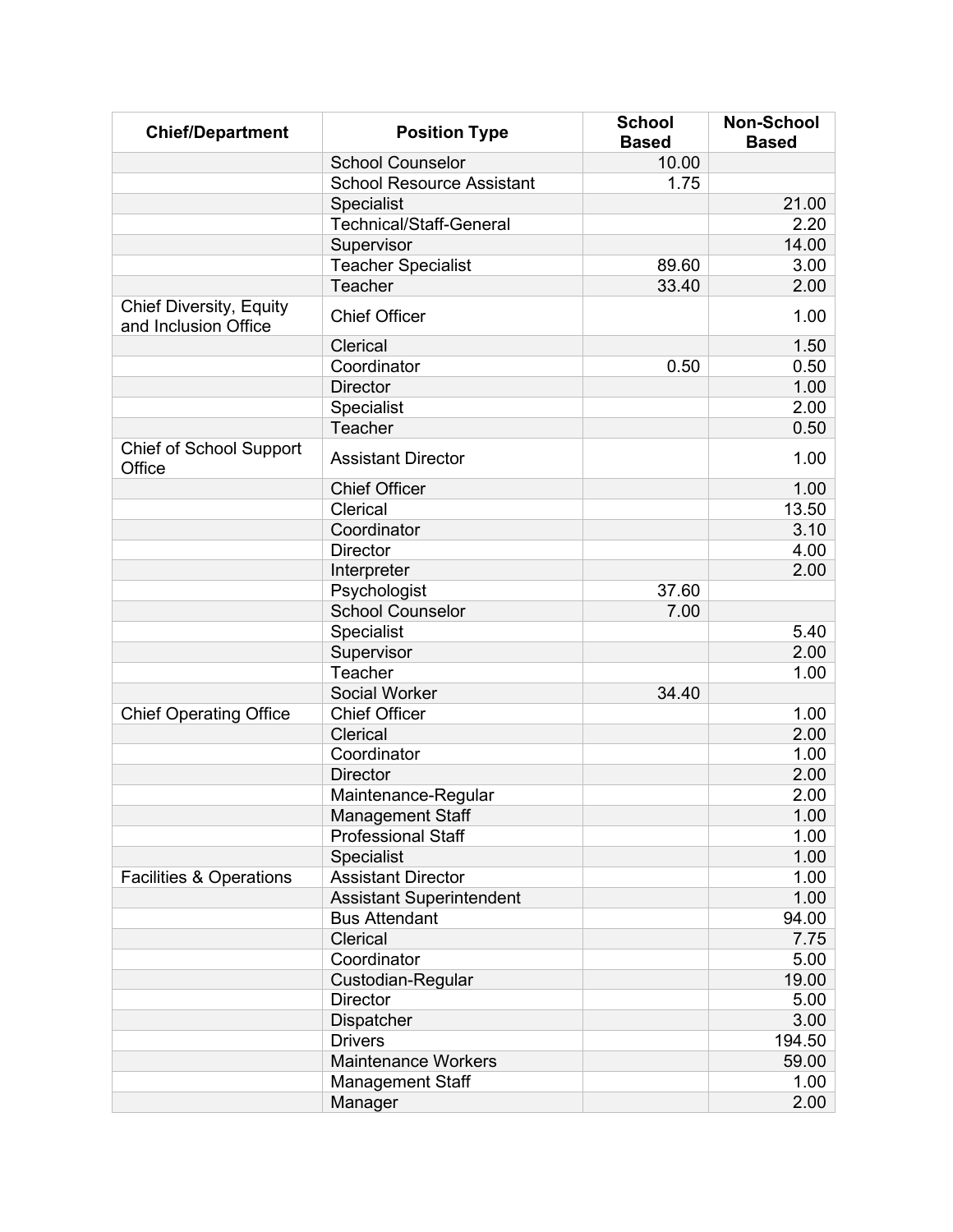| <b>Chief/Department</b>                   | <b>Position Type</b>            | <b>School</b><br><b>Based</b> | <b>Non-School</b><br><b>Based</b> |
|-------------------------------------------|---------------------------------|-------------------------------|-----------------------------------|
|                                           | <b>Program Specialist</b>       |                               | 1.00                              |
|                                           | Specialist                      |                               | 4.00                              |
|                                           | Staff-General/Professional      |                               | 2.00                              |
|                                           | Supervisor                      |                               | 1.00                              |
|                                           | <b>Training Program</b>         |                               | 1.00                              |
| Finance and<br><b>Management Services</b> | Analyst                         |                               | 2.00                              |
|                                           | <b>Assistant Director</b>       |                               | 3.00                              |
|                                           | <b>Assistant Superintendent</b> |                               | 1.00                              |
|                                           | Clerical                        |                               | 2.00                              |
|                                           | <b>Director</b>                 |                               | 3.00                              |
|                                           | <b>Professional Staff</b>       |                               | 13.00                             |
| <b>Human Resources</b>                    | Analyst                         |                               | 2.00                              |
|                                           | <b>Assistant Superintendent</b> |                               | 1.00                              |
|                                           | Clerical                        |                               | 3.00                              |
|                                           | Coordinator                     |                               | 3.00                              |
|                                           | <b>Director</b>                 |                               | 4.00                              |
|                                           | Interpreter                     |                               | 10.00                             |
|                                           | Specialist                      |                               | 1.00                              |
|                                           | Professional                    |                               | 22.00                             |
|                                           | Supervisor                      |                               | 4.00                              |
|                                           | <b>Teacher Mentor</b>           | 1.00                          | 1.00                              |
| <b>Information Services</b>               | Analyst                         |                               | 16.00                             |
|                                           | <b>Assistant Director</b>       |                               | 1.00                              |
|                                           | <b>Assistant Superintendent</b> |                               | 1.00                              |
|                                           | Clerical                        |                               | 2.00                              |
|                                           | Coordinator                     |                               | 3.00                              |
|                                           | <b>Director</b>                 |                               | 2.00                              |
|                                           | Manager                         |                               | 1.00                              |
|                                           | Specialist                      |                               | 2.00                              |
|                                           | <b>Professional Staff</b>       |                               | 17.00                             |
|                                           | Supervisor                      |                               | 4.00                              |
|                                           | Technician                      |                               | 27.00                             |
|                                           | <b>Total</b>                    | 346.45                        | 755.45                            |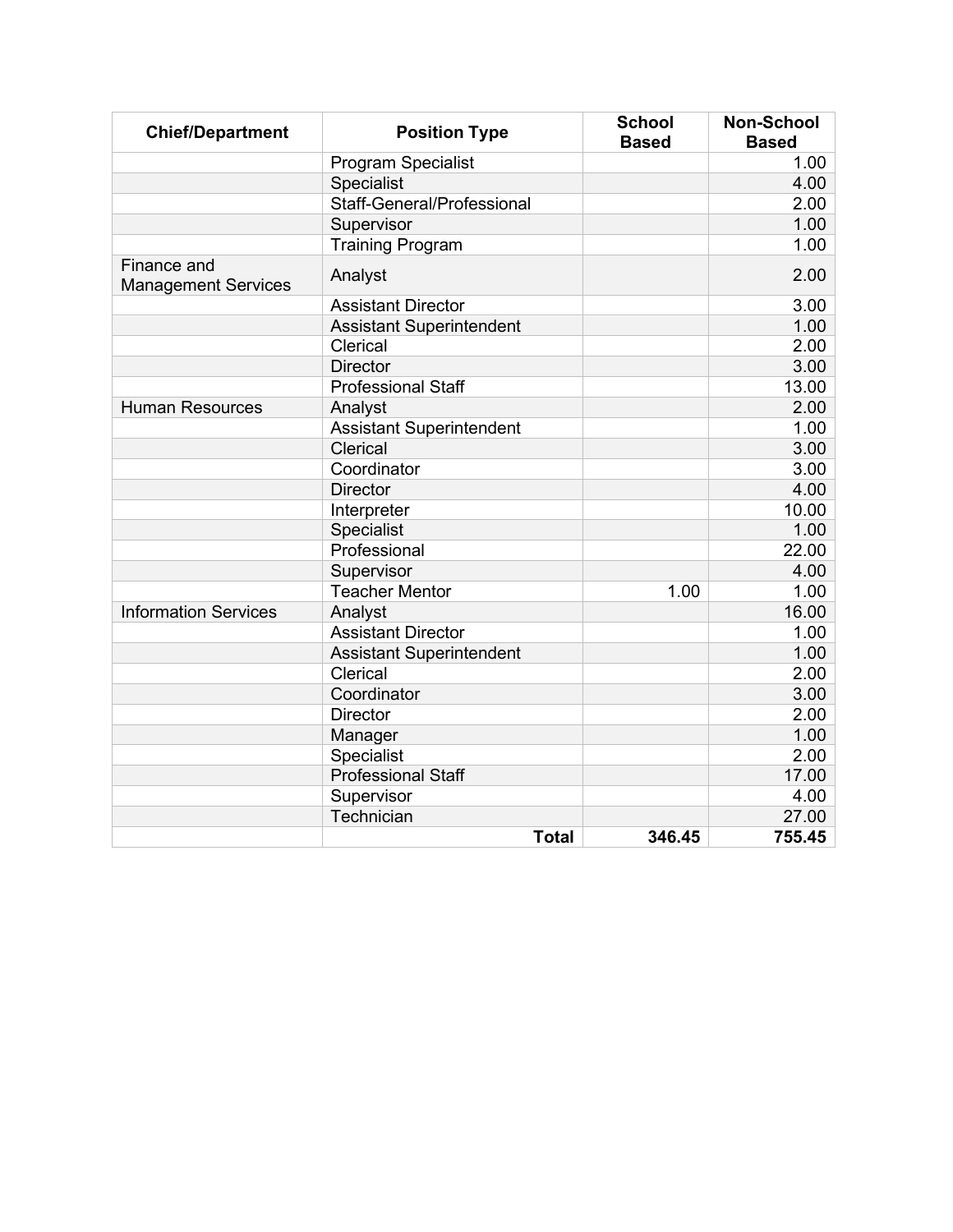## **MEMORANDUM**

**DATE:** March 9, 2022

**TO:** Members of the School Board

**VIA:** Dr. Francisco Durán, Superintendent

**FROM:** Jason Ottley, Chief Diversity, Equity and Inclusion Officer

**BUDGET QUESTION:** Larger than APS, but: Title I: without FARMs, how will we know which of our schools are Title I? (p.395)

**RESPONSE:** On January 12, 2022, USED released an [Updated Fact Sheet](https://oese.ed.gov/files/2022/01/ED-USDA-Fact-Sheet-Revised-1-12-2022.pdf) relating to the U.S. Department of Agriculture (USDA) waivers that outlines options for State educational agencies (SEAs) and local educational agencies (LEAs) to successfully implement their Elementary and Secondary Education Act (ESEA) programs during SYs 2021-2022 and 2022-2023 when complete National School Lunch Program (NSLP) data from SYs 2020-2021 and 2021-2022 are not available. This guidance is similar to the guidance released last year; however, the years from which data may be used is highlighted below.

#### **Within-LEA Title I Allocations**

The ESEA requires an LEA to rank all of its schools according to each school's percentage of public school students from low-income families in order to:

- $\triangleright$  Identify eligible school attendance areas and schools;
- $\triangleright$  Rank areas and schools; and
- $\triangleright$  Determine the allocation for each area and school.

To determine the number of public school students from low-income families, the ESEA provides an LEA with the option of using the number of children:

 $\triangleright$  Eligible for free or reduced-price lunch (FRPL) under the NSLP;

 $\triangleright$  In families receiving assistance under the State program funded under Title IV, Part A of the *Social Security Act* (Temporary Assistance for Needy Families (TANF));

 $\triangleright$  Eligible to receive medical assistance under the Medicaid program; or

 $\triangleright$  Counted by the LEA using a composite of any of the above measures.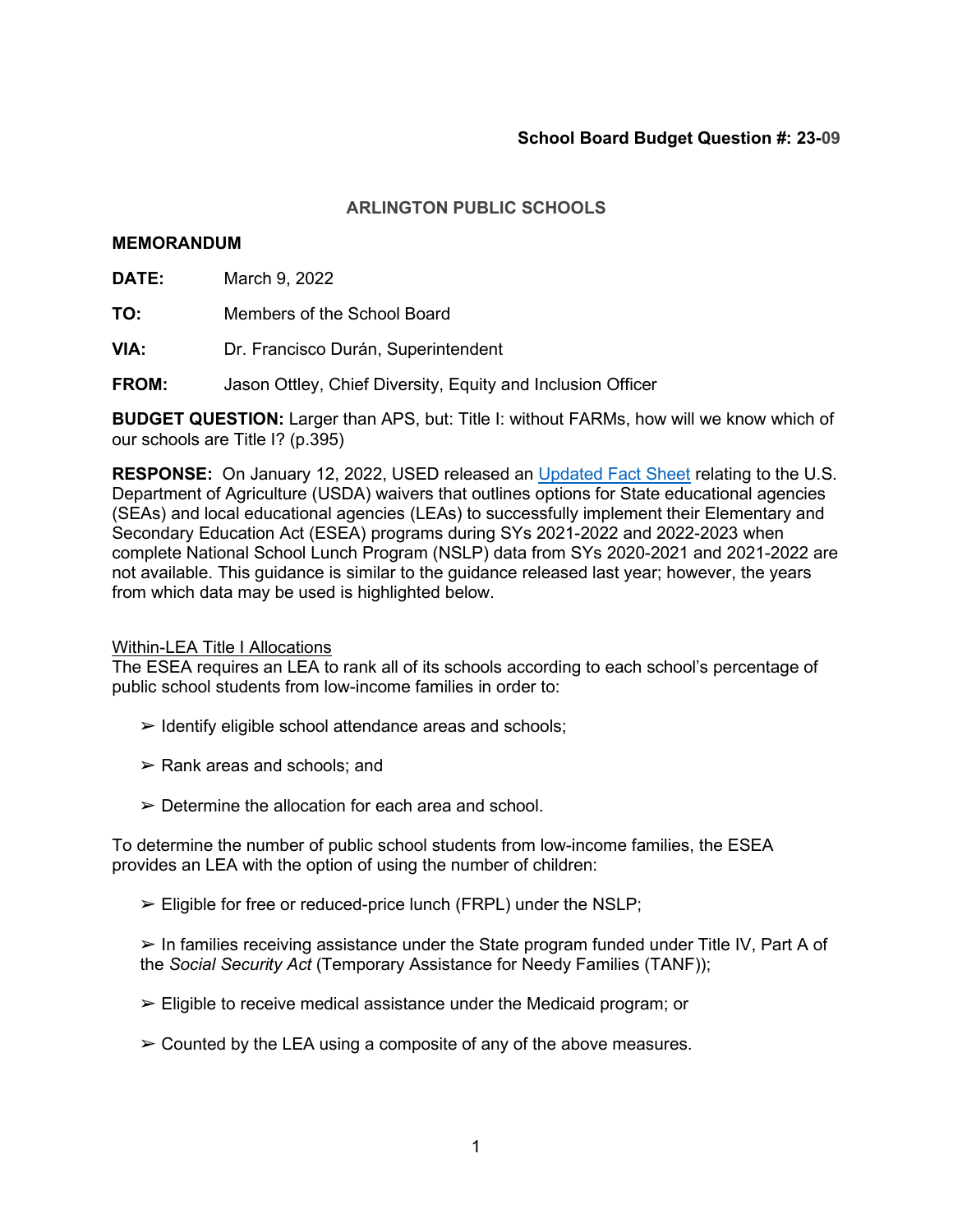To the extent that NSLP data from SY 2020-2021 and SY 2021-2022 are not available, options available to an LEA for its within-LEA allocations in SY 2021-2022 and SY 2022-2023 include using:

 $\triangleright$  Medicaid or TANF data or a composite of data from these two sources from SY 2020-2021 for SY 2021-2022 within-LEA allocations or from SY 2021-2022 for SY 2022-2023 within-LEA allocations;

 $\triangleright$  The best available NSLP data, which may be from SY 2019-2020;

 $\geq$  NSLP data from SY 2020-2021 or SY 2021-2022 that may be accessible (e.g., counts of children identified through direct certification, which may be adjusted by 1.6 for within-LEA allocations to account for the lack of household applications2);

➢ A combination of the best available NSLP data from SYs 2019-2020, 2020-2021, and 2021-2022;

 $\triangleright$  A composite of the NSLP, Medicaid, and TANF data listed in the previous bullets; or

 $\geq$  Data from a poverty survey conducted by the SEA or LEA that replicate NSLP, Medicaid, or TANF data.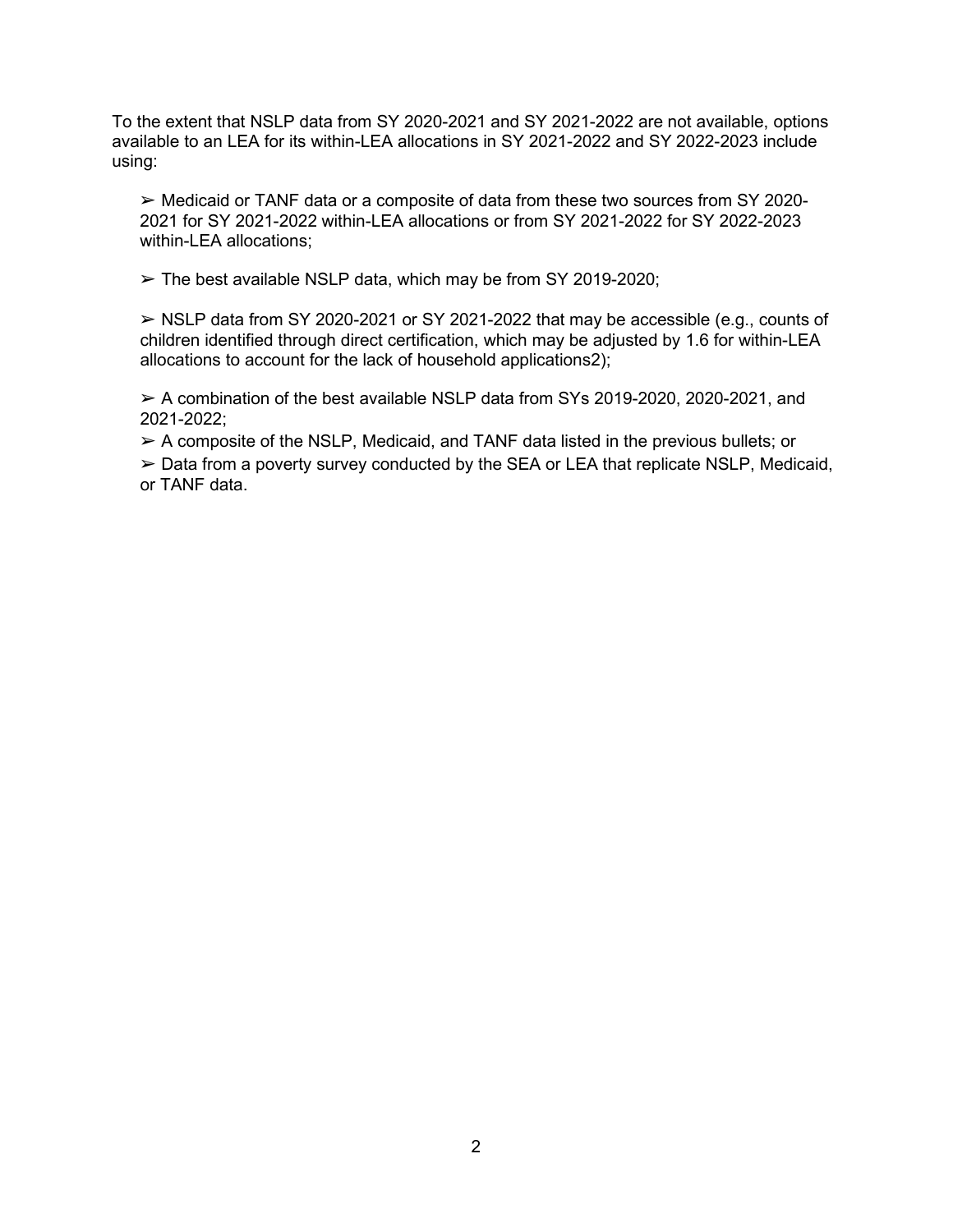## **MEMORANDUM**

- **DATE:** March 10, 2022
- **TO:** Members of the School Board
- **VIA:** Dr. Francisco Durán, Superintendent
- **FROM:** Bridget Loft, Chief Academic Officer

**BUDGET QUESTION:** Health textbooks—in the ZBBD, only \$5K is requested and the narrative notes that we have not had health textbooks for the last 20 years. Why? (p.58)

**RESPONSE:** Arlington Public Schools has not adopted Health textbooks in over 20 years as a result of lack of funds in the department's budget. Staff is requesting \$5,000 for resources (website subscriptions, resources) to supplement the Health curriculum. These funds support content that is dynamic and changes to address issues such as substance abuse, nutrition, healthy relationships, and substance abuse. Staff also rely on content from reliable national websites that are constantly updated with the latest research such as the CDC, NIH, Substance Abuse and Mental Health Services (SAMSHA), HealthSmart Virginia, Mayo Clinic, and American Academy of Pediatrics. The textbooks are still used by staff for content that doesn't change with evolving science such as the definition of health, body systems, decision-making, goal-setting, adolescence, hygiene, and personal safety.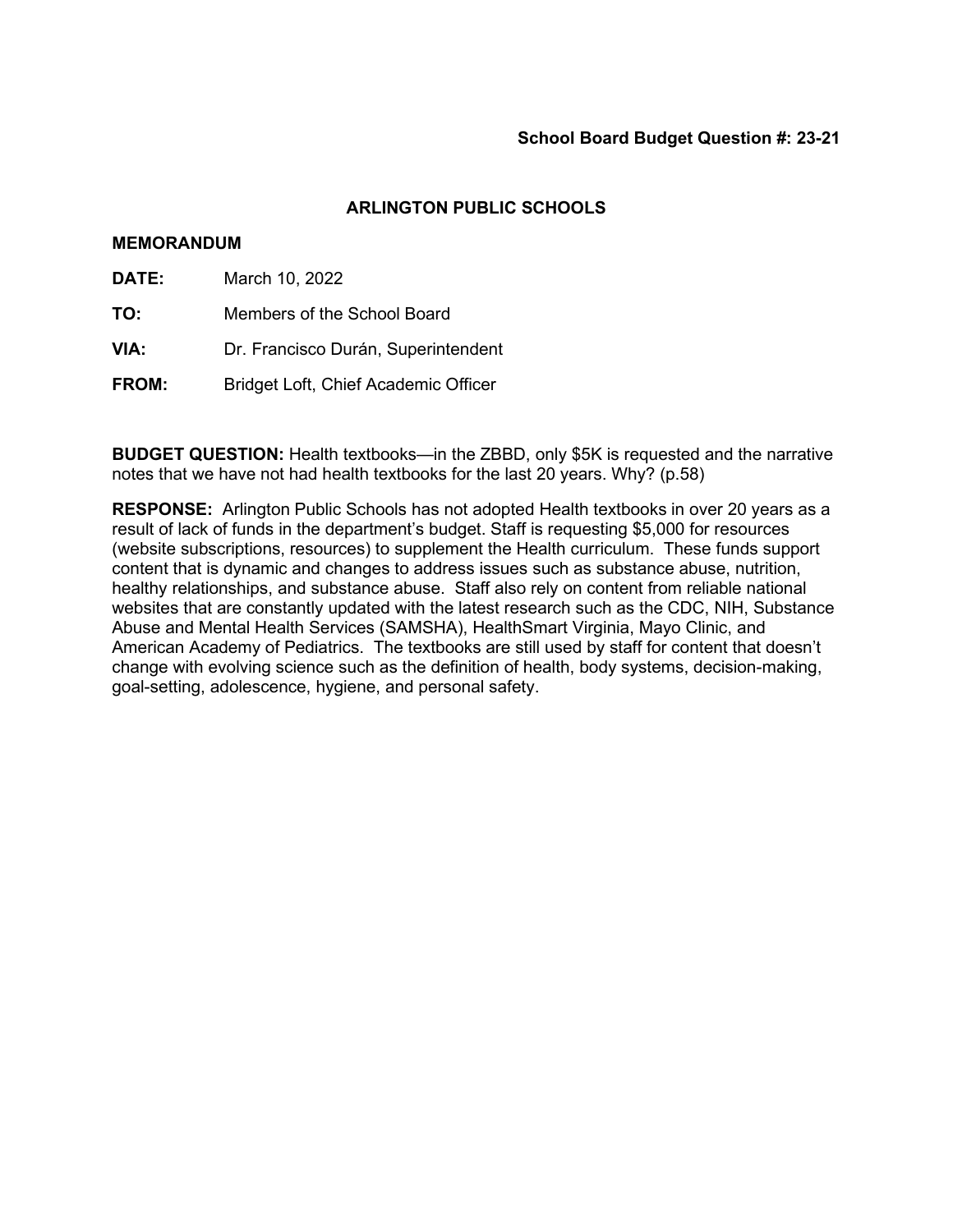# **ARLINGTON PUBLIC SCHOOLS**

### **MEMORANDUM**

| DATE:        | March 10, 2022                       |
|--------------|--------------------------------------|
| TO:          | Members of the School Board          |
| VIA:         | Dr. Francisco Durán, Superintendent  |
| <b>FROM:</b> | Bridget Loft, Chief Academic Officer |

**BUDGET QUESTION:** Could you please share the rationale for adding a new coordinator for the Functional Life Skills program? If we are trying to move towards greater inclusion for SWD, this FLS position does not seem to support that goal.

**RESPONSE:** The Functional Life Skills (FLS) Coordinator is not associated with the countywide FLS program. This coordinator's focus will be on expanding the capacity of high schools to provide community-based instruction and pre-employment preparation for students with disabilities who are continuing to participate in school past their fourth year of high school and up to 22 years old.

Currently, the Program for Employment Preparedness (PEP) team at the Career Center coordinates internships, vocational training, and community-based instruction to prepare students for post-secondary life. The program has been so successful in providing internship opportunities that it has grown to its capacity. The FLS coordinator will replicate some of the work that the PEP team has done to increase opportunities for students at our comprehensive high schools and the Shriver program to gain independence in the community and participate in internships.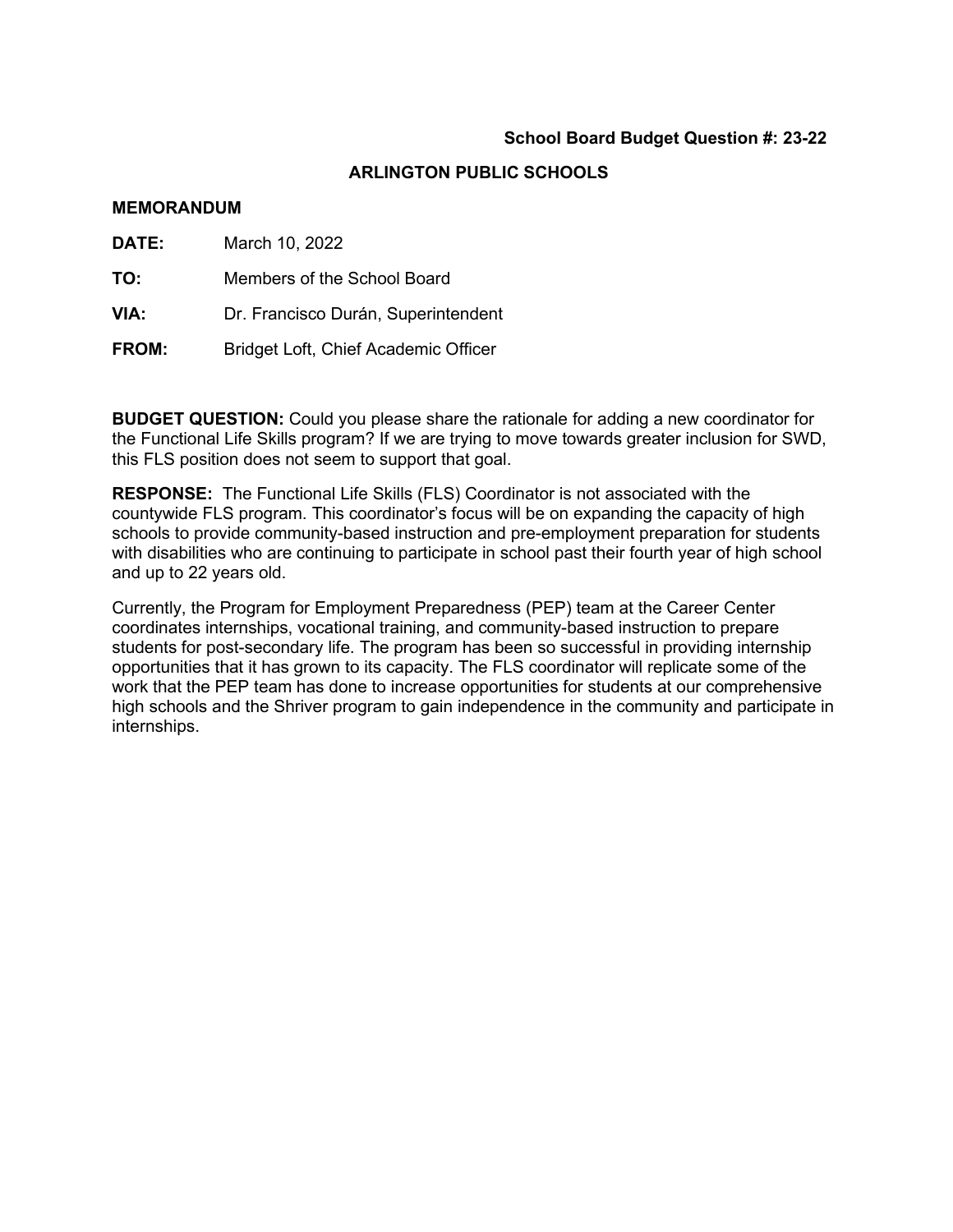# **ARLINGTON PUBLIC SCHOOLS**

## **MEMORANDUM**

| <b>DATE:</b> | March 11, 2022                       |  |  |
|--------------|--------------------------------------|--|--|
| TO:          | Members of the School Board          |  |  |
| VIA:         | Dr. Francisco Durán, Superintendent  |  |  |
| <b>FROM:</b> | Bridget Loft, Chief Academic Officer |  |  |

**BUDGET QUESTION:** Student Support Coordinators: What evidence of impact are we collecting at schools where these positions have already been added? (p.36, \$0.93, 7 FTE)

**RESPONSE:** Student Support Coordinators (SSC) are critical to the implementation of the Special Education Five Year Plan in the following ways:

- 1. Building consistency
- 2. Compliance oversight
- 3. Building capacity of staff

## **Building Consistency**:

The Office of Special Education (OSE) monitors the implementation of policies, practices and guidance related to special education closely at each school. At schools that have a Student Support Coordinator (SSC) assigned for four days a week, it is evident that there is consistent IEP development, adherence to IDEA regulations, communication to families before and after meetings, and implementation of best practices. Schools that have an SSC assigned for two days a week report frustration with the level of training and support the SSC is available to provide to new special education staff. Additionally, parents have limited opportunities to discuss questions they may have regarding eligibility and special education procedures and practices.

The high schools are not currently staffed with enough SSCs to implement the revised Student Support Process that APS began in 2019 to streamline special education, 504 and interventions. As a result, high schools are required to schedule separate meetings for special education eligibility, Section 504 eligibility (which are still facilitated by the school psychologists) and intervention meetings (facilitated by the counselors). It is critical to staff the high schools with SSC's four days a week to streamline these processes, allow our school counselors and psychologists more availability to support other needs and reduce the number of repetitive meetings.

## **Compliance Oversight:**

A critical aspect of the SSC's role is to serve as a liaison from the OSE for oversight of compliance with timelines and regulations. This includes ensuring meetings and processes occur within the required timelines and documents are developed appropriately, such as meeting notices, prior written notices (PWN), and eligibility documentation. SSCs who are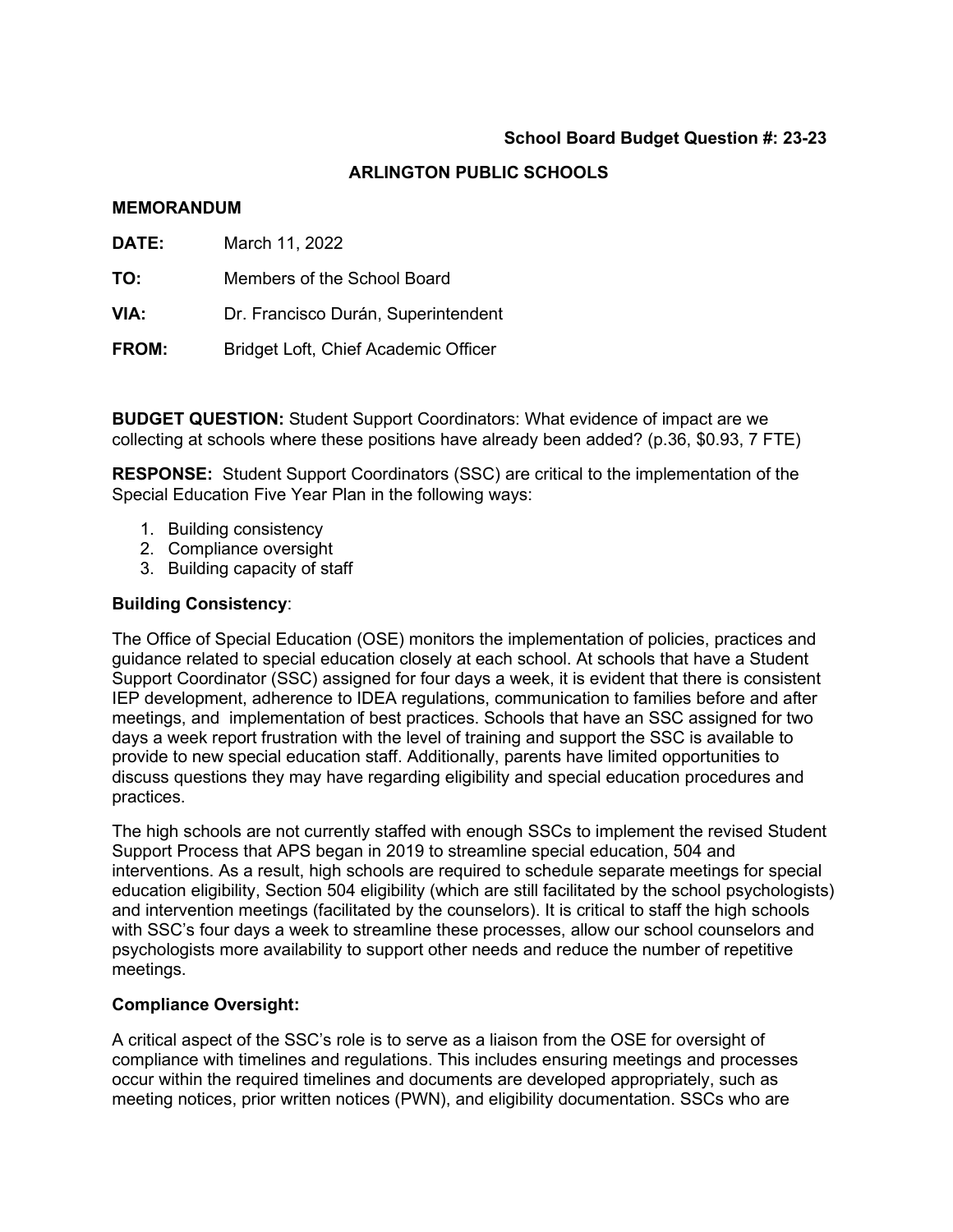assigned to a school two days a week are limited in their ability to work with the special education administrative assistant to ensure proper meeting notices are generated, review PWNs to ensure they have accurately documented everything that was considered, proposed and rejected during an IEP meeting and review quarterly progress reports. During random audits, OSE continues to discover IDEA required quarterly progress reports missing for students. OSE staff cannot monitor over 4,000 students with disabilities, hence the need for full time SSC's assigned to each school.

# **Building Capacity:**

The School Board has committed to the strategic goal that 80% of our students with disabilities will spend at least 80% of their time in the general education setting. In order to accomplish this goal, SSC's must help teams build inclusive mindsets by providing on-going, job embedded coaching for staff. For the past two years, OSE worked with seven inclusive model sites to build capacity to increase inclusive opportunities. In the 2022-23 school year, OSE plans to provide this same level of professional learning to all schools. To ensure all staff are supported in the professional learning and coaching that will be required, SSC's need to be assigned to each school full time. After reviewing the data and feedback from our schools, it is evident that the schools with full time SSC's receive onsite support and job embedded coaching that build capacity and expand support to students in the general education setting. These SSC's serve as inclusion coaches to not only support special education staff but also build capacity with general education teachers, foster co-teaching models and ensure all staff work as a collective unit to support our students with disabilities.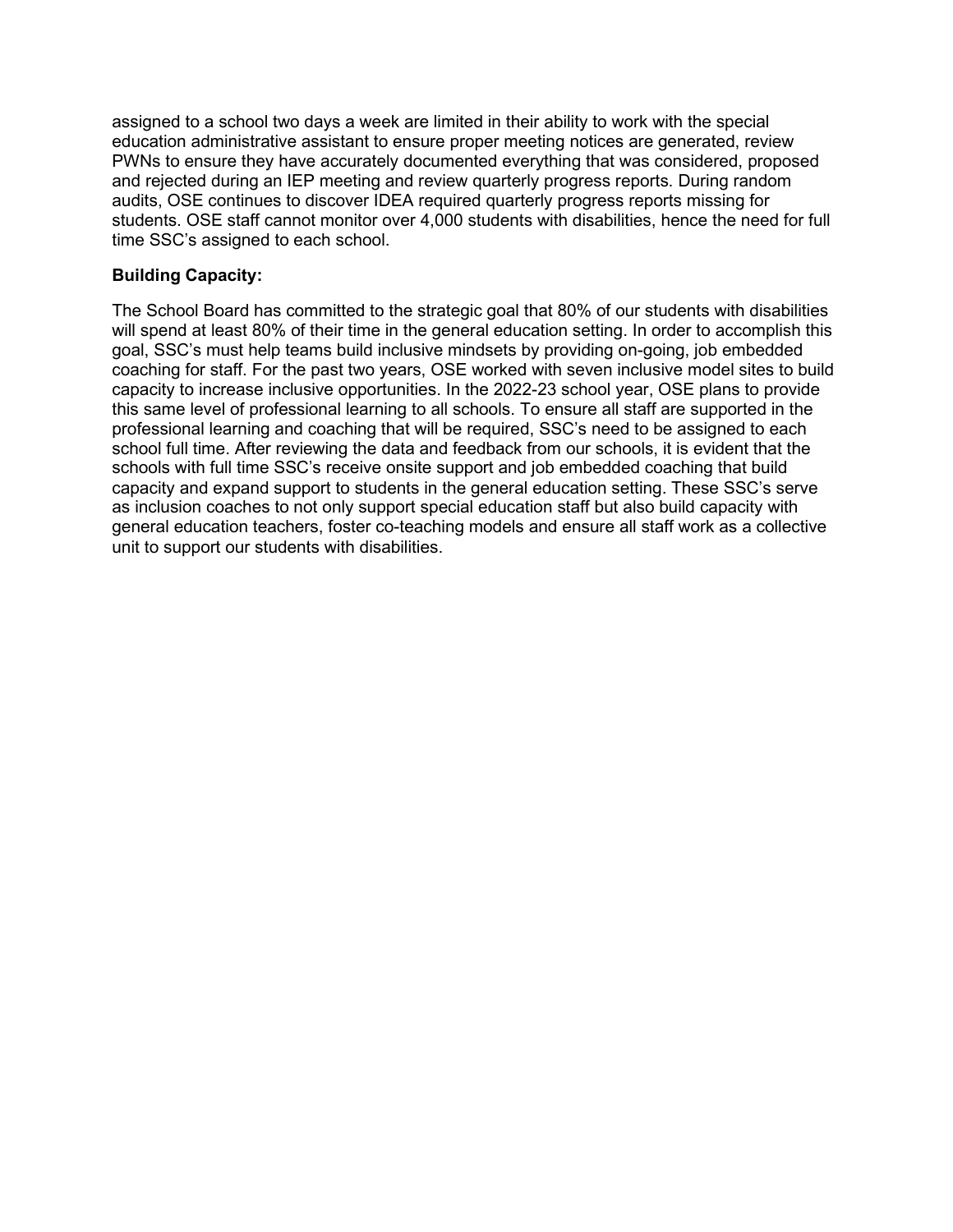# **ARLINGTON PUBLIC SCHOOLS**

### **MEMORANDUM**

| <b>DATE:</b> | March 10, 2022                       |  |  |
|--------------|--------------------------------------|--|--|
| TO:          | Members of the School Board          |  |  |
| VIA:         | Dr. Francisco Durán, Superintendent  |  |  |
| <b>FROM:</b> | Bridget Loft, Chief Academic Officer |  |  |

**BUDGET QUESTION:** The "Zero-Based Budgeting Details" document lists \$100K needed for contracted OT/PT services, with \$0 allocated towards this purpose in FY22. What has changed? (p.100 of ZBBD)

**RESPONSE:** This year, the Office of Special Education (OSE) was asked to engage in the Zero Based Budget (ZBB) process. Part of that process was to review historical financial trends and costs accrued in the area of contractors used to provide mandated services. OSE was directed to align budget allocations to the correct cost center and object code to reflect where expenditures should be paid. OSE examined the need for all contractors which includes speech, occupational therapy (OT), physical therapy (PT), vision, American Sign Language (ASL) interpretation, and hearing. The need for contractors has not gone away and is not new, as OSE will still require the support from contractors to fill vacant mandated positions to provide services in students' IEPs. The change in the ZBB process was that OSE reflected the funds used for OT/PT contractors in the appropriate line item so that the cost of these contractors is now more evident and transparent.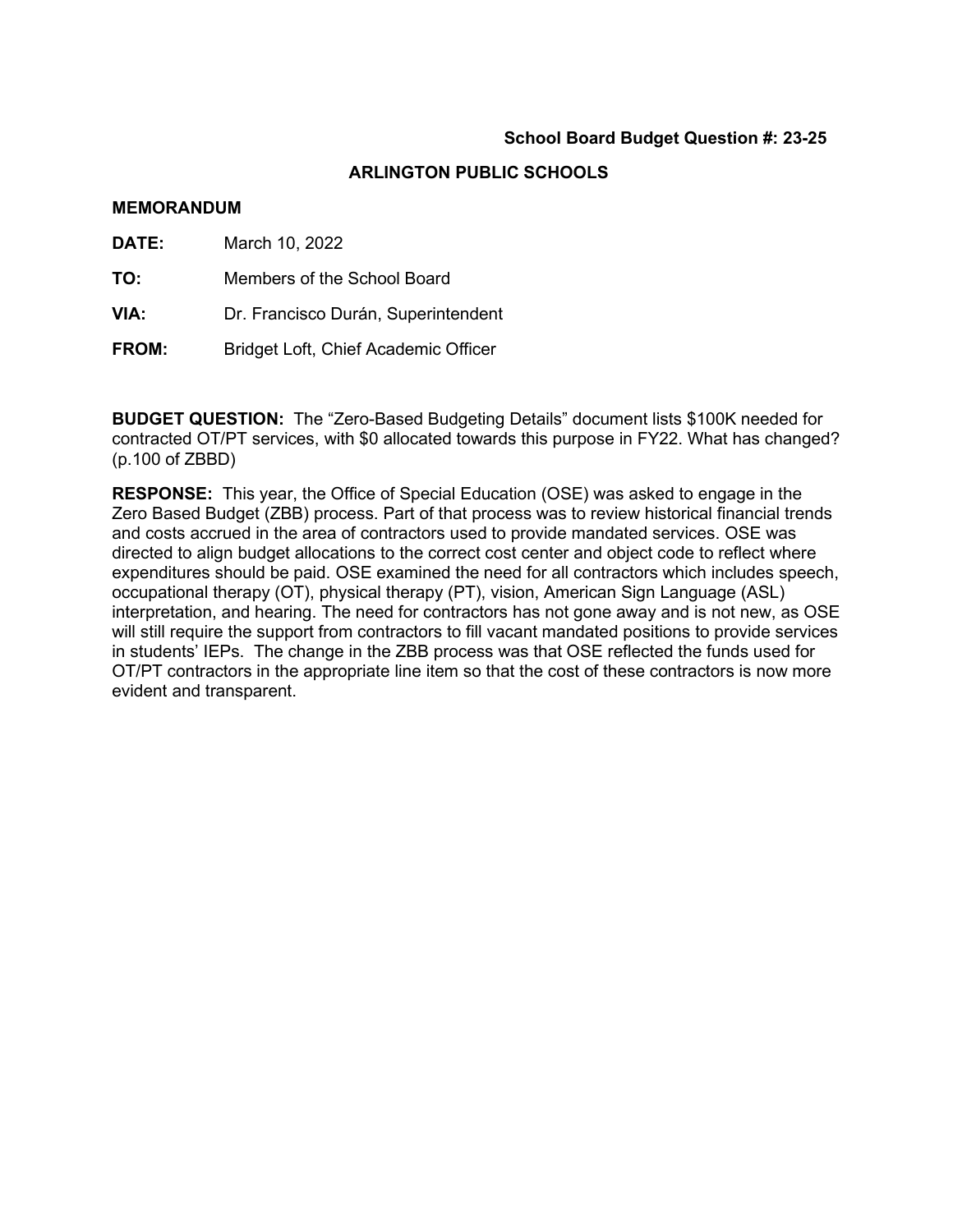## **MEMORANDUM**

- **DATE:** March 14, 2022
- **TO:** Members of the School Board
- **VIA:** Dr. Francisco Durán, Superintendent
- **FROM:** Bridget Loft, Chief Academic Officer

**BUDGET QUESTION:** Incentives for summer school remain the same as last year (\$605K). Given the challenges we had with staffing summer school last year, why aren't we upping the incentive this year or at the very least adding contingency funding if it proves necessary? What funding will be required for virtual summer school for VLP students who qualify? (p.279)

**RESPONSE:** Based on student performances on the beginning and mid-year Math Inventory, Reading Inventory and DIBELS screeners for students in Kindergarten through 8th grade and on 9th-12th grade students' first semester grades, we expect the number of general education and English learner students who are eligible for summer school to be at around 3,400, which is about 500 more than the number of students who participated in summer school in 2021. (Numbers of students who are eligible for Extended School Year or ESY services are pending outcomes of IEP meetings which largely occur during the second semester.) Projected staffing needs and anticipated incentives for 2022 summer school are as follows:

| <b>Grade level</b>     | # of<br>eligible<br><b>students</b> | Projected<br>class<br>size | # of expected staff                                                      | <b>Cost of staff</b><br>incentive<br>(\$1,000/teacher,<br>\$500/assistant) |
|------------------------|-------------------------------------|----------------------------|--------------------------------------------------------------------------|----------------------------------------------------------------------------|
| $K-5$ (in-<br>person)  | 2200                                | 10                         | 220 teachers                                                             | \$220,000                                                                  |
| $6 - 8$                | 700                                 | 10                         | 70 teachers                                                              | \$70,000                                                                   |
| $9-12$ (in-<br>person) | 500                                 | 15                         | 35 teachers                                                              | \$35,000                                                                   |
| <b>ESY</b>             | Pending<br>IEP<br>meetings          | N/A                        | 58 T-scale<br>(teachers & related<br>service providers)<br>80 assistants | \$58,000 (T-scale)<br>\$40,000<br>(assistants)                             |
| Total                  | 3400                                | N/A                        | 463                                                                      | \$423,000                                                                  |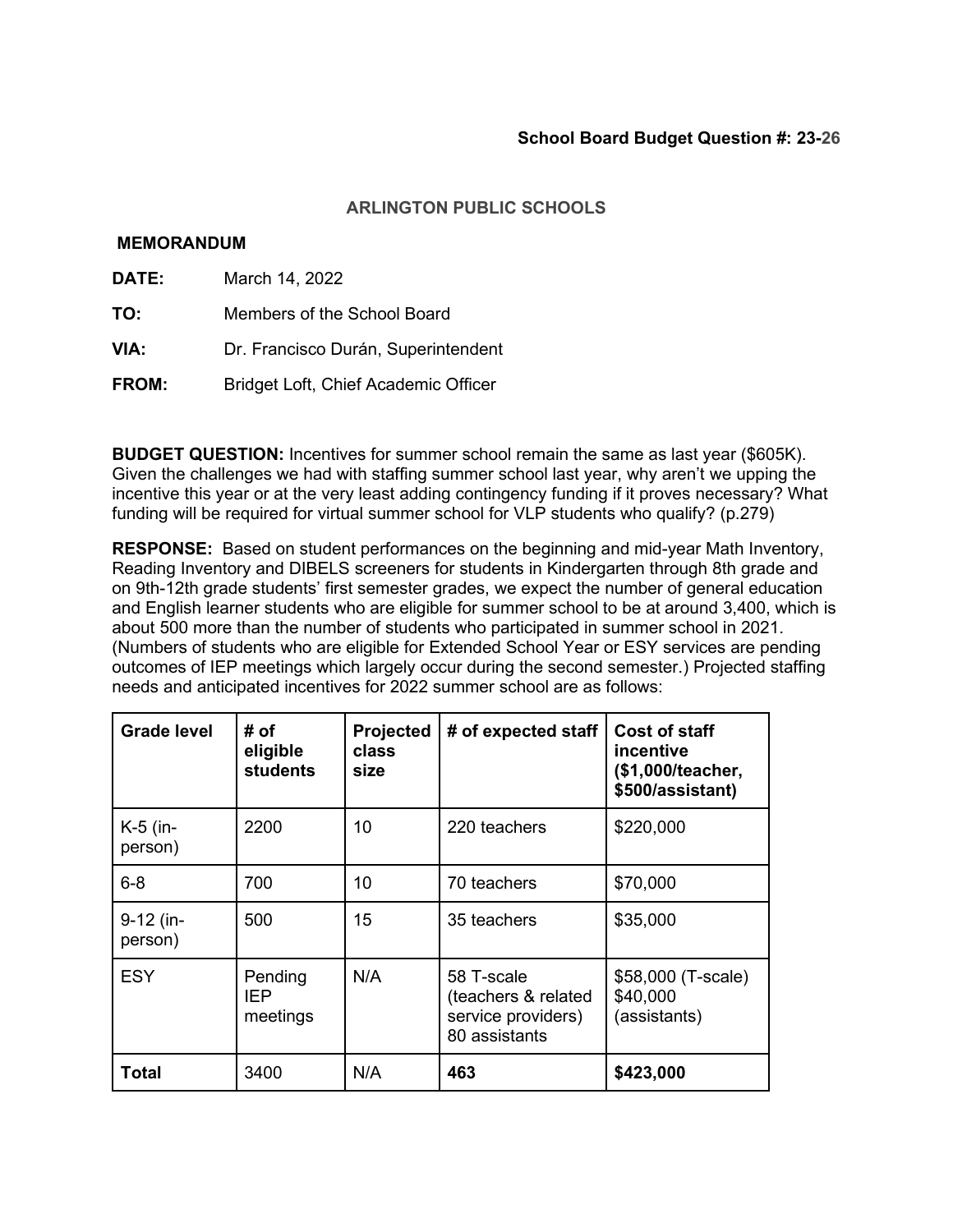This leaves about \$182,000 available should we need to increase incentives for positions that require additional training or have limited staff eligibility such as Functional Life Skills and MIPA teachers and special education teachers who deliver ESY services.

Virtual Learning Program (VLP) students in grades K-8 who are eligible to attend summer school for support in reading and math will likely participate in synchronous lessons provided by an online vendor who supported APS elementary students via distance learning during summer school last year. We expect to pay about \$29,000 for 100 students who will participate in four weeks of synchronous online learning delivered by Virginia certified teachers for three hours a day.

VLP students in grades 8-12 who need credit recovery in order to be promoted to 9th grade or to graduate in August 2022 will participate in Virtual Virginia coursework. We expect that it will cost about \$20,000 for the 25 VLP students who are currently eligible to take up to two courses via Virtual Virginia at \$375 per course.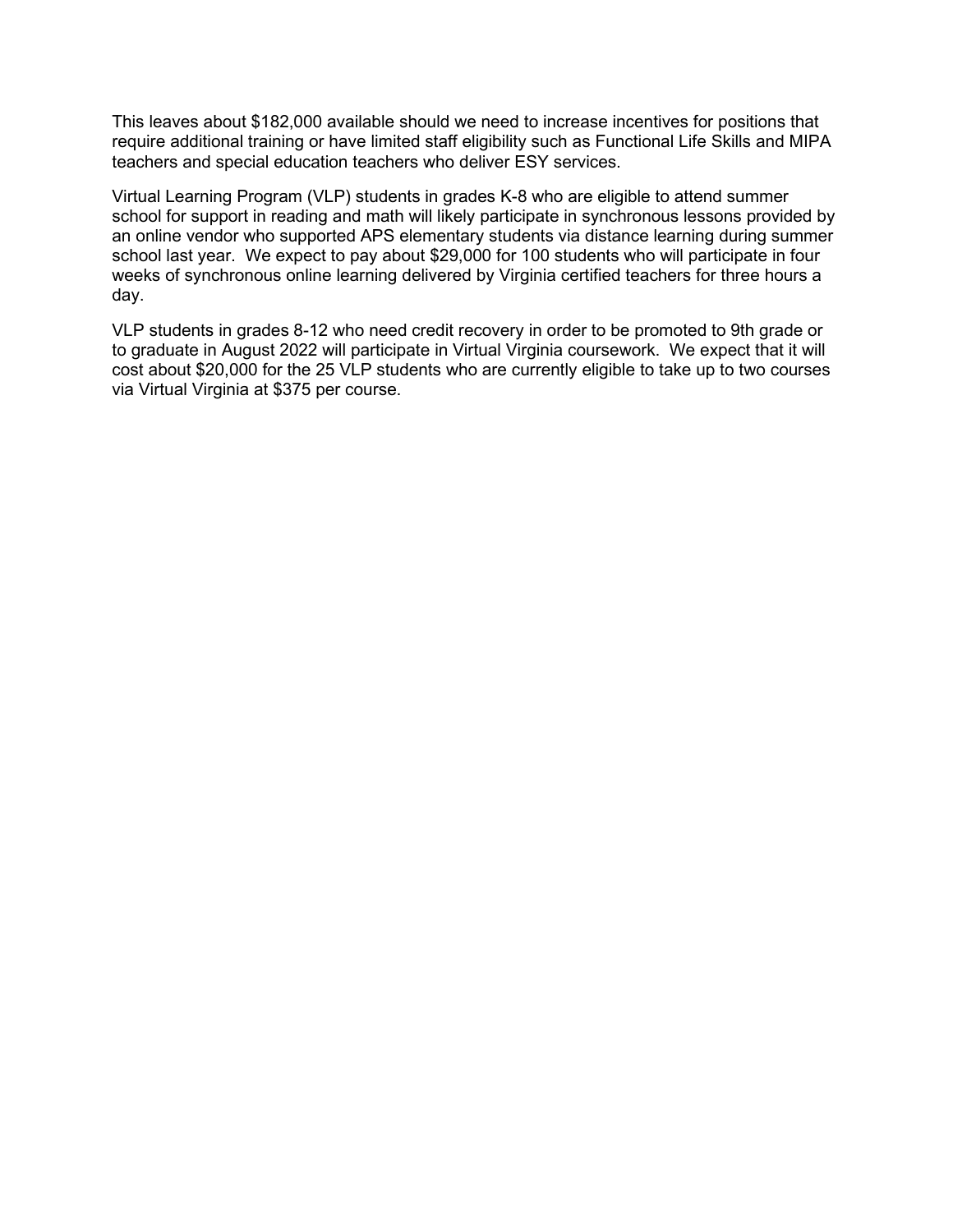#### **MEMORANDUM**

**DATE:** 3/8/2022

**TO:** Members of the School Board

- **VIA:** Dr. Francisco Durán, Superintendent
- **FROM:** Brian Stockton, Chief of Staff

**BUDGET QUESTION:** The budget narrative says that hiring a Director of Policy will allow for the disbanding of the Policy Review Team (p.51). How will other staff, including building-level staff, be engaged if there is no PRT?

**RESPONSE:** The PRT will continue to exist, but the role of its members will focus on policy content. Currently the PRT members fill multiple roles supporting the revisions of policies including scheduling, drafting, and serving as subject matter experts. In the revised version of the PRT, the role will focus on being a subject matter expert. This will ensure ongoing staff involvement in policy revisions while shifting some responsibilities (scheduling, drafting, etc.) to the proposed position.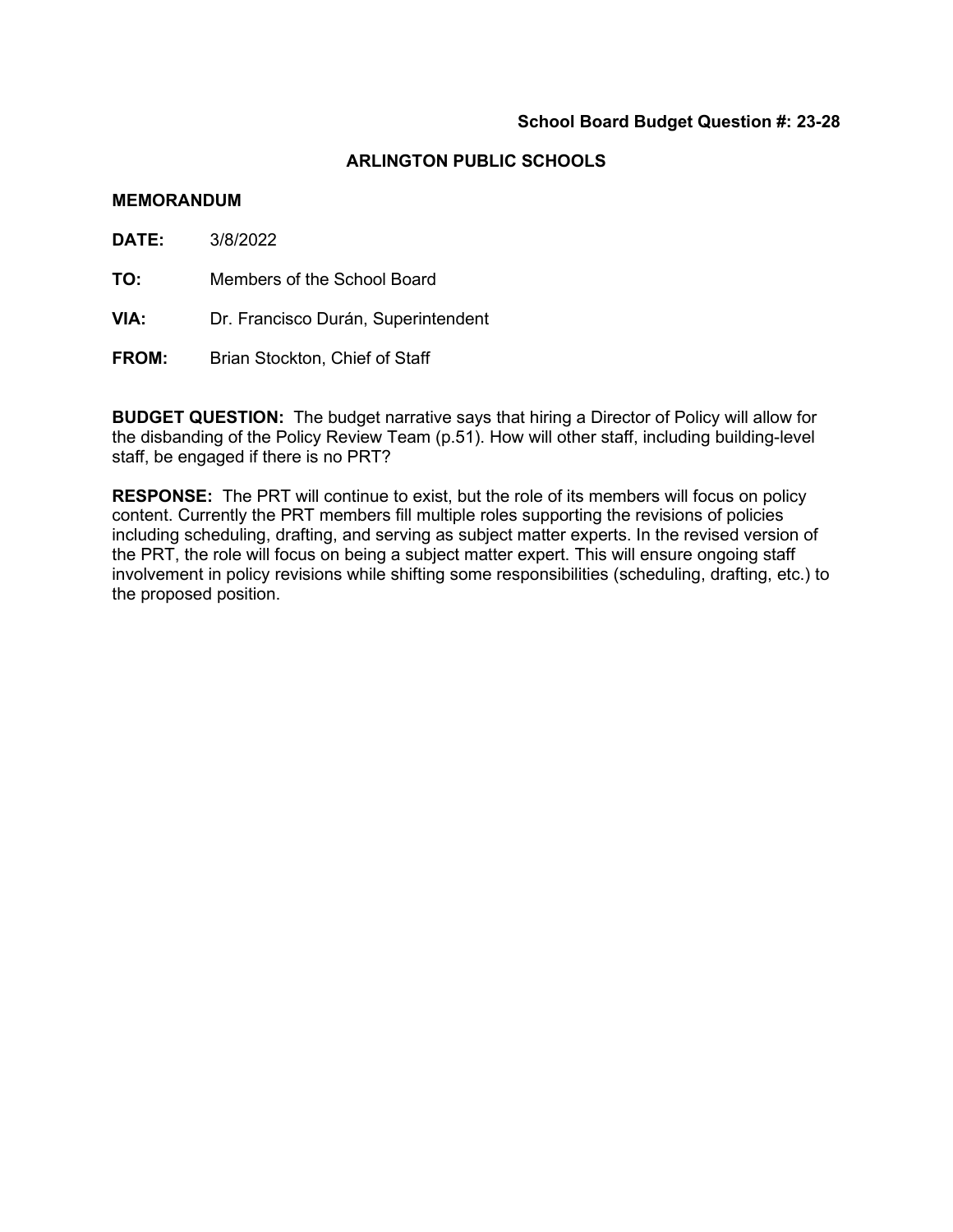### **ARLINGTON PUBLIC SCHOOLS**

#### **MEMORANDUM**

**DATE:** March 10, 2022

**TO:** Members of the School Board

**VIA:** Dr. Francisco Durán, Superintendent

**FROM:** Leslie Peterson, Assistant Superintendent of Finance and Management Services

**BUDGET QUESTION:** In the revision of middle school planning factors to account for the teambased approach: when we staff based on the formula of "130 students", does that 130 include everyone? More specifically: does it include students with disabilities who are currently counted as 1/7 of a student? (Referencing ASEAC's planning factor work and recommendations here.)

**RESPONSE:** Yes, the formula for core classroom teachers of 130 students per team includes all students, including students with disabilities.

The staffing formula also includes an added factor for additional classroom teachers for two periods for general education students, one period for special education students, and a supplement for English Learner students.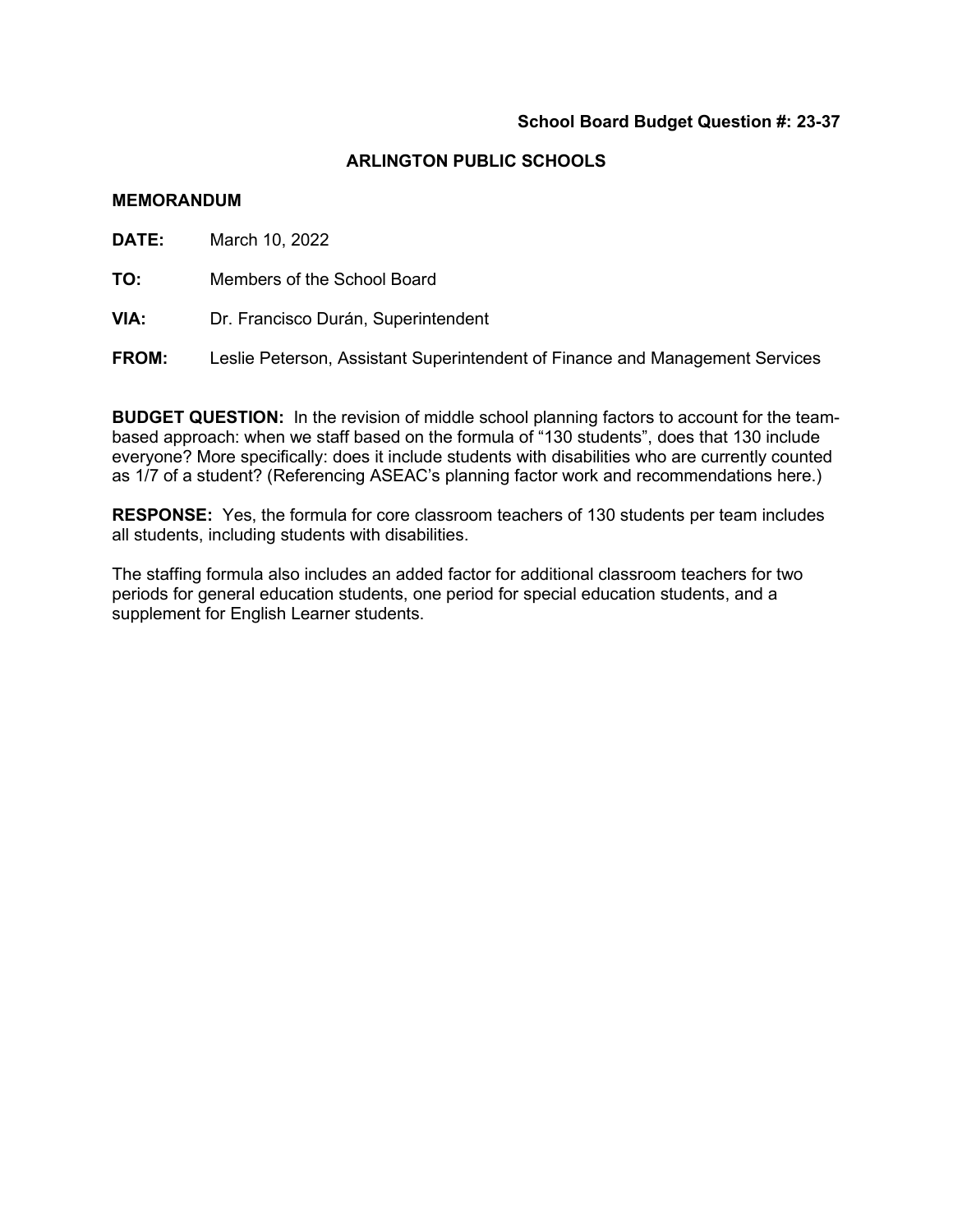#### **MEMORANDUM**

**DATE:** March 9, 2022

**TO:** Members of the School Board

**VIA:** Dr. Francisco Durán, Superintendent

**FROM:** Leslie Peterson, Assistant Superintendent of Finance and Management Services

**BUDGET QUESTION:** In the FY22 and proposed FY23 budgets, a significant number of FTE's were converted from contingency to budgeted positions. Why have the contingency funds not been adjusted to compensate for these changes?

**RESPONSE:** The contingency funds are used to provide additional staffing when actual enrollment exceeds projected enrollment as well as to provide for any unexpected staffing needs, such as special education teachers and assistants. There have been instances over the years where positions have been provided out of contingency annually, then converted to budgeted positions. If we reduced the contingency fund each time we added positions to the budget that were previously provided from contingency, we would have much less in current contingency funding than needed. Pre-pandemic, contingency funds were either fully spent or overspent each year and reducing contingency funds would adversely affect our ability to provide needed staffing in schools.

Please note that initially in FY 2022, the elementary math coaches and reading teacher positions were funded from contingency (\$1.1M) but it was later determined these positions were eligible for ARPA funding. The Superintendent's Proposed budget document notes that the new elementary school math coaches and reading teacher positions were previously funded from contingency funds when in fact the positions were funded with ARPA funds.